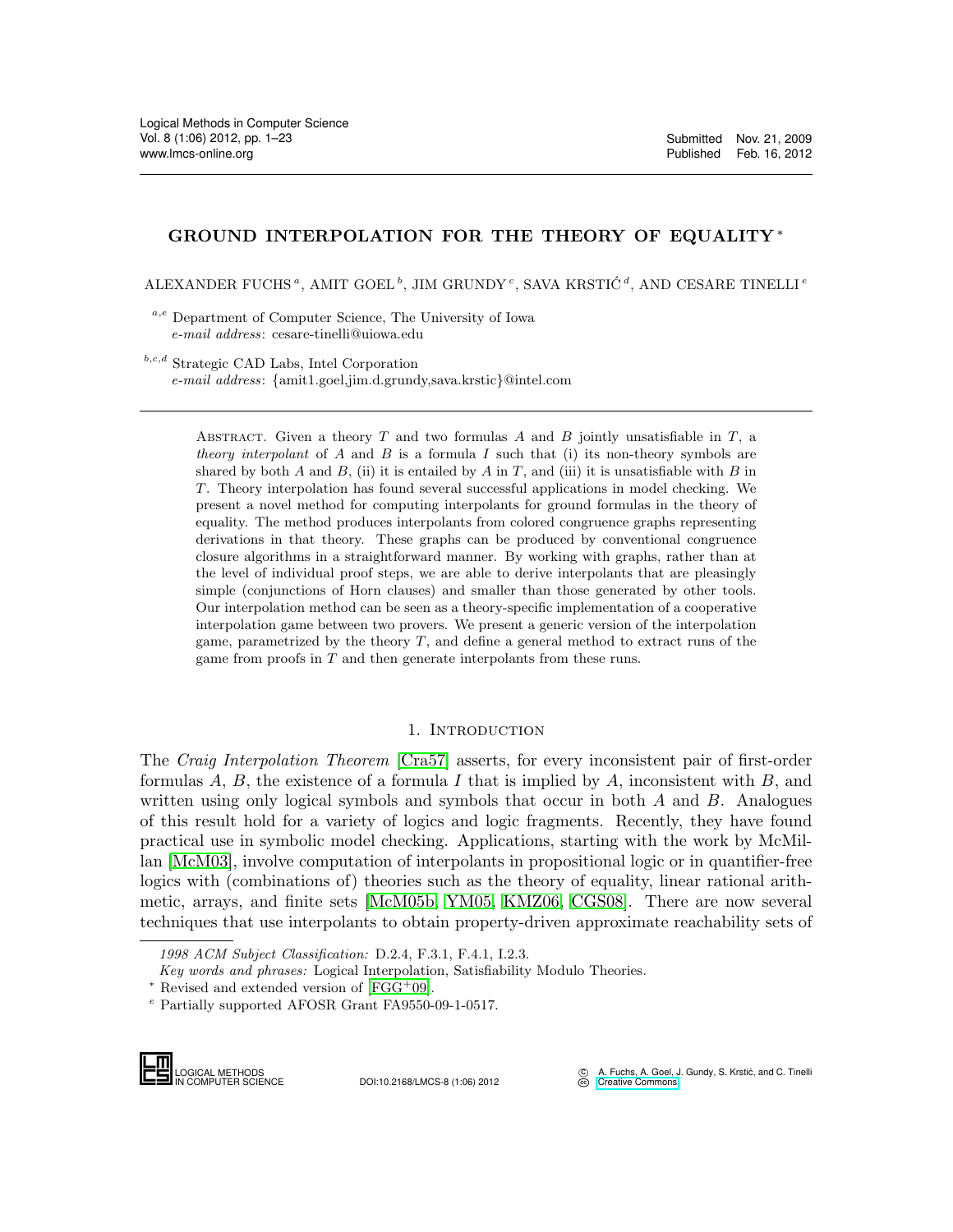transition relations, or compute refinements for predicate abstraction [\[McM05a,](#page-22-2) [McM06,](#page-22-3) [JM05,](#page-21-5) [JM06\]](#page-21-6).

An important functionality in much of this work is the computation of ground interpolants in the theory of equality, also known as the theory of uninterpreted functions  $(EUF)$ . The ground interpolation algorithm for this theory used in existing interpolationbased model checkers was developed by McMillan [\[McM05b\]](#page-22-0). It derives interpolants from proofs in a formal system that contains rules for the basic properties of equality.

In this paper, which is a revised and expanded version of  $[FGG^+09]$  $[FGG^+09]$ , we present a novel method for ground EUF interpolation. We compute interpolants from *colored congruence* graphs that compactly represent EUF derivations from two sets of equalities, and can be produced in a straightforward manner by conventional congruence closure algorithms, as implemented in solvers for Satisfiability Modulo Theories (e.g., [\[DNS05,](#page-21-7) [NO05\]](#page-22-4)). Working with graphs makes it possible to exploit the global structure of proofs to streamline interpolant generation. The generated interpolants are conjunctions of Horn clauses, the simplest conceivable form for this theory. In most cases, they are smaller and logically simpler than those produced by McMillan's method.

We restrict ourselves to input formulas  $A$  and  $B$  that are just conjunctions of *liter*als. Such a restriction causes no loss of generality because any interpolation procedure for conjunctions of literals can be extended in a uniform way to arbitrary ground formulas and under the right conditions also combined with interpolation procedures for other theories [\[McM05b,](#page-22-0) [CGS08,](#page-21-3) [GKT09\]](#page-21-8).

Our interpolation method can be understood as the implementation of a cooperative interpolation game between two provers. The game is not specific to the theory of equality and can be generalized to other theories. We present a general version of the interpolation game for a theory  $\mathcal T$  and define a generic method to extract runs of the game from *local* refutations in  $\mathcal T$  and generate interpolants from these runs.

Our interpolation algorithm for  $EUF$  is described and proved correct in §[4.](#page-4-0) In §[3,](#page-3-0) we give a series of examples to highlight important aspects of the algorithm. A detailed comparison with McMillan's method is given in §[5,](#page-11-0) together with experimental data on a set of benchmarks derived from those in the SMT-LIB repository [\[BST11\]](#page-21-9). The general version of the interpolation game is described and proved correct in §[6.](#page-14-0)

1.1. Formal preliminaries. We work in the context of first-order logic with equality, and use standard notions of signature, term, literal, formula, clause, Horn clause, entailment, and so on. We use the symbol  $=$  to denote the equality predicate in the logic as well as equality at the meta-level, relying on context to disambiguate the two. For convenience, we treat all equations modulo symmetry, that is, an equation of the form  $s = t$  will stand indifferently for  $s = t$  or  $t = s$ . For terms or formulas we will use "ground", *i.e.*, variablefree, and "quantifier-free" interchangeably since for our purposes free variables can be always seen as free constants.

If  $S, S_1, \ldots, S_n$  are sets of SENTENCES (*i.e.*, closed formulas) and  $\varphi$  is a sentence, we write, as usual,  $S_1, \ldots, S_n \models \varphi$  if  $S_1 \cup \cdots \cup S_n$  logically entails  $\varphi$ ; we write  $S_1, \ldots, S_n \models S$ if  $S_1, \ldots, S_n \models \psi$  for all  $\psi \in S$ . If T is a theory, understood as a set of sentences, we write  $S \models_{\mathcal{T}} \varphi$  as an abbreviation of  $\mathcal{T} \cup S \models \varphi$ . We use the literals true and false as logical constants denoting the universally true and the universally false formula. We say that a set of sentences S is T-UNSATISFIABLE if  $S \models_{\mathcal{T}}$  false.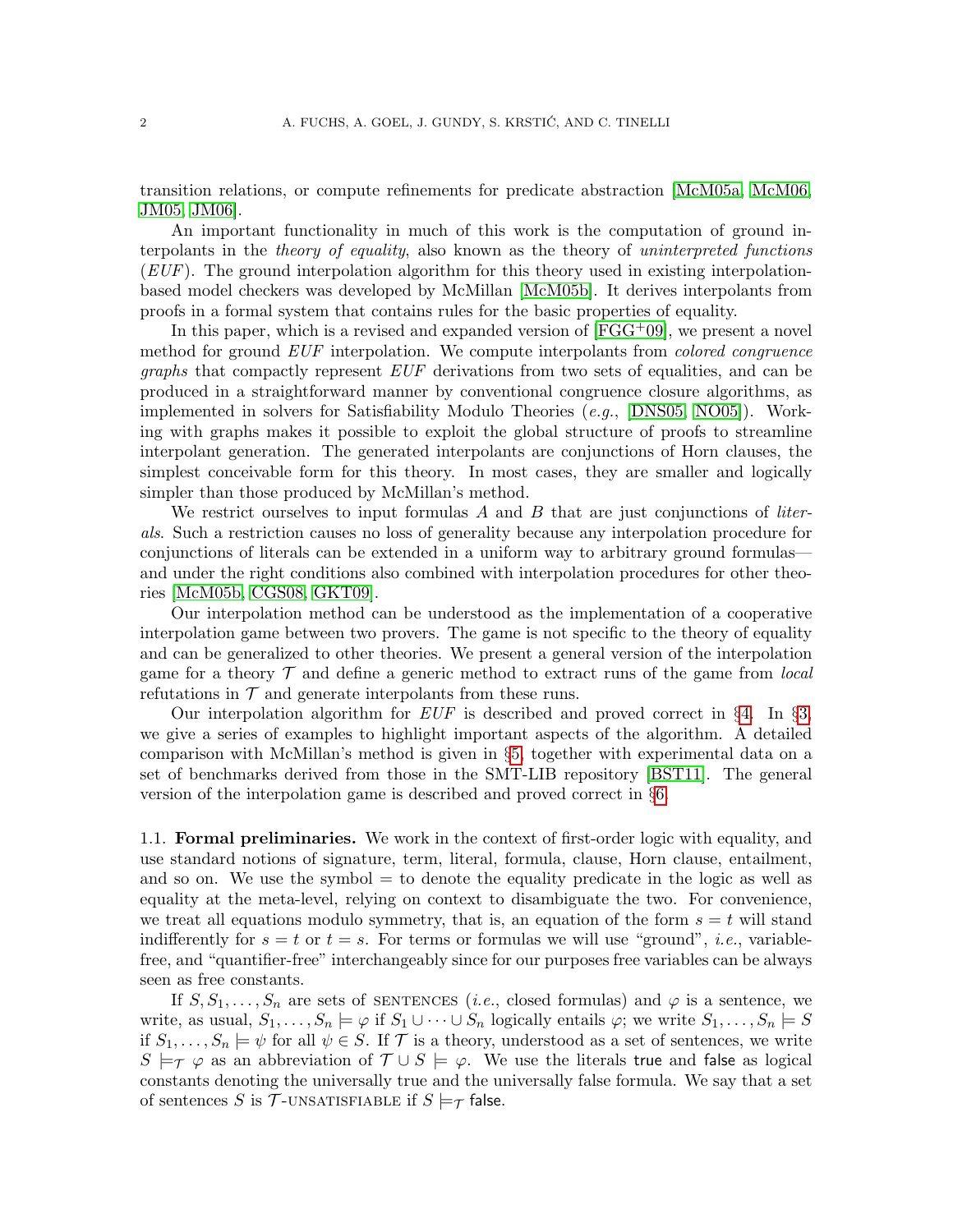In FOL with equality, for any given signature  $\Sigma$  the theory  $EUF$  is axiomatized by the empty set of sentences. For convenience then, we write  $\models$  in place of  $\models$ <sub>EUF</sub> and write "unsatisfiable" instead of "EUF-unsatisfiable" when talking about that theory. Also for convenience, we do not distinguish a finite set of sentences from the conjunction of its elements.

## 2. Ground Theory Interpolation

Interpolation is a property of *logical fragments*, *i.e.*, classes of formulas with an associated entailment relation over such formulas. To state it for a fragment  $\mathcal F$  with entailment relation  $\models$ F we need know only a partition of the symbols used to build formulas in F into *logical* and non-logical symbols.

Let  $\mathcal{F}(X)$  be the set of all formulas in F whose non-logical symbols belong to some set X. By definition, F has the INTERPOLATION PROPERTY if for every  $A \in \mathcal{F}(X)$  and  $B \in \mathcal{F}(Y)$  such that  $A, B \models_{\mathcal{F}}$  false, there exists  $I \in \mathcal{F}(X \cap Y)$  such that  $A \models_{\mathcal{F}} I$  and  $B, I \models_{\mathcal{F}}$  false. The formula I is an  $(\mathcal{F})$  INTERPOLANT of A and B. Note the asymmetry: I is not an interpolant of B and A; however,  $\neg I$  is—provided it belongs to F.

A classic theorem by William Craig [\[Cra57\]](#page-21-0) states that the fragment of all first-order logic formulas with the standard entailment relation has the interpolation property. (The non-logical symbols are predicate and function symbols, and free variables.) The result also implies a *modulo theory* generalization, where, for a given first-order theory  $\mathcal T$  over a signature  $\Sigma$ , the fragment F is the set of all  $\Sigma$ -formulas together with the entailment relation  $\models_{\mathcal{T}}$ , and the symbols of  $\Sigma$  are treated as logical. The case where  $\mathcal{T}$  and  $\Sigma$  are empty is Craig's original theorem.

Of particular interest is the interpolation property for quantifier-free fragments of theories. The property may or may not hold, depending on the theory. Take, for example, the quantifier-free fragment of linear integer arithmetic, and let  $A = \{x = 2y\}, B = \{x = 2z+1\}.$ The set  $A \cup B$  is unsatisfiable in this theory, and the formula  $\exists u.(x = 2u)$  is an interpolant. However, there is no quantifier-free interpolant for A and B.

By definition, a theory has the GROUND INTERPOLATION PROPERTY if its quantifierfree fragment has the interpolation property. Aside from EUF, several other theories of interest in model checking have this property, including the theory of rational arithmetic among others [\[KMZ06,](#page-21-2) [JCG08\]](#page-21-10).

**Example 2.1.** The sets of inequalities  $A = \{3x - z - 2 \leq 0, -2x + z - 1 \leq 0\}$  and  $B = \{3y - 4z + 12 \leq 0, -y + z - 1 \leq 0\}$  are jointly unsatisfiable in the theory of rational arithmetic, as witnessed by the linear combination with positive coefficients

 $2 \cdot (3x - z - 2 \le 0) + 3 \cdot (-2x + z - 1 \le 0) + 1 \cdot (3y - 4z + 12 \le 0) + 3 \cdot (-y + z - 1 \le 0)$ 

which simplifies to 2 ee 0. The A-part of this linear combination  $2 \cdot (3x - z - 2 \le 0) + 3 \cdot$  $(-2x + z - 1 \le 0)$  gives us the interpolant  $I = (z - 7 \le 0)$  for A, B. Generalizing what goes on in this example, one can obtain a ground interpolation procedure for the linear arithmetic with real coefficients. See, e.g., [\[CGS08\]](#page-21-3).  $\Box$ 

By the following lemma, if we want an algorithm for ground  $\mathcal{T}\text{-interpolation}$ , it suffices to have one that works for inputs  $A$  and  $B$  that are sets of ground literals.

**Lemma 2.2.** Let  $\mathcal{T}$  be a theory and suppose every pair of jointly  $\mathcal{T}$ -unsatisfiable sets of literals has a quantifier-free interpolant. Then,  $\mathcal T$  has the ground interpolation property.  $\Box$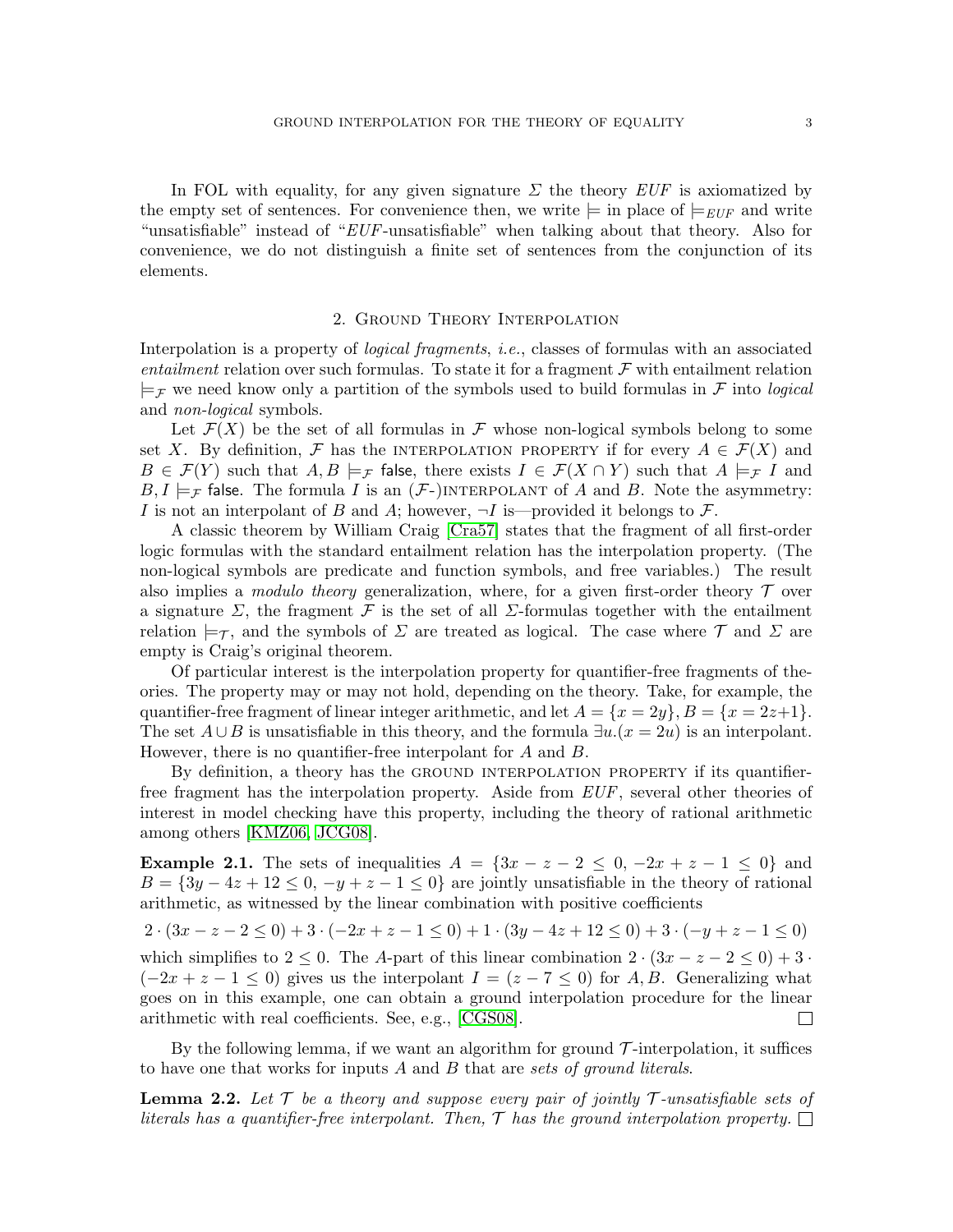

<span id="page-3-2"></span>Figure 1: Solid (hollow) edges represent literals from the set  $A$  (set  $B$ ) in Example [3.1.](#page-3-1) For the vertex coloring convention, see Example [4.5.](#page-5-0)

The reader is referred to [\[McM05b,](#page-22-0) [CGS08,](#page-21-3) [GKT09\]](#page-21-8) for effective proofs of the lemma descriptions of a general mechanism to combine interpolation procedures restricted to sets of literals with a method for computing interpolants in propositional logic [\[Pud97,](#page-22-5) [McM03\]](#page-21-1). With this justification, our interpolation method for EUF focuses on sets of ground literals.

#### 3. INTERPOLATION IN EUF

<span id="page-3-0"></span>It is instructive to look first at some examples of interpolants for pairs of literal sets A and B jointly unsatisfiable in EUF.

<span id="page-3-1"></span>**Example 3.1.** The picture in Figure  $1(a)$  demonstrates the joint unsatisfiability of

 $A = \{z_1 = x_1, x_1 = z_2, z_2 = x_2, x_2 = f(z_3), f(z_3) = x_3, x_3 = z_4, f(z_2) = x_2, x_2 = z_3\},\$  $B = \{z_1 = y_1, y_1 = f(z_2), f(z_2) = y_2, y_2 = z_3, z_3 = y_3, z_2 = y_2, y_2 = f(z_3), y_3 \neq z_4\}$ which follows by the transitivity of equality. An interpolant is the equality  $z_1 = z_4$  that summarizes the transitivity A-chain in the figure. For the variation in Figure  $1(b)$ , which provides an alternative demonstration of the joint unsatisfiability of  $A$  and  $B$ , an interpolant is the conjunction  $z_1 = z_2 \wedge f(z_3) = z_4 \wedge f(z_2) = z_3$  of summaries of A-chains.

For yet another variation, this time with slightly different sets  $A$  and  $B$ , modify Fig-ure [1\(](#page-3-2)b) by moving the disequality sign to the edge  $\langle x_3, z_4 \rangle$ . There, an interpolant is  $z_1 = z_2 \wedge f(z_3) \neq z_4 \wedge f(z_2) = z_3.$  $\Box$ 

<span id="page-3-4"></span>**Example 3.2.** When the unsatisfiability of  $A \cup B$  involves the congruence property of  $=$ , an interpolant in the form of a conjunction of equalities need not exist. Let

$$
A = \{u_1 = x \cdot u_0, v_1 = x \cdot v_0\}
$$
 and  $B = \{u_0 = v_0, u_1 \neq v_1\}$ 

where the dot is an infix binary function symbol. There are no equalities entailed by  $A$  that do not contain x. The transitivity chain  $u_1 = x \cdot u_0 = x \cdot v_0 = v_1$  contradicts  $u_1 \neq v_1 \in B$ , but its middle equality is not entailed by  $A$ . However,  $A$  does entail it under the condition  $u_0 = v_0$  that B provides. That gives us the interpolant  $u_0 = v_0 \Rightarrow u_1 = v_1$ .

<span id="page-3-3"></span>Example 3.3. With

 $A = \{x = z_1, x \cdot z_2 = z_3\}$  and  $B = \{y = z_2, z_1 \cdot y \neq z_3\}$ 

pictured in Figure [2,](#page-4-1) we can derive false from the chain  $z_3 = x \cdot z_2 = z_1 \cdot y \neq z_3$ , where the congruence reasoning that produces the middle equality  $x \cdot z_2 = z_1 \cdot y$  uses an equality from A  $(x = z_1)$  and an equality from B  $(z_2 = y)$ , and cannot be derived from either A or B alone. A simple split of the problematic equality into two produces a chain in which every literal follows from either A or B:  $z_3 = x \cdot z_2 = z_1 \cdot z_2 = z_1 \cdot y \neq z_3$ . The summary  $z_3 = z_1 \cdot z_2$  of the A-chain is and interpolant of A and B. The upshot here is that creating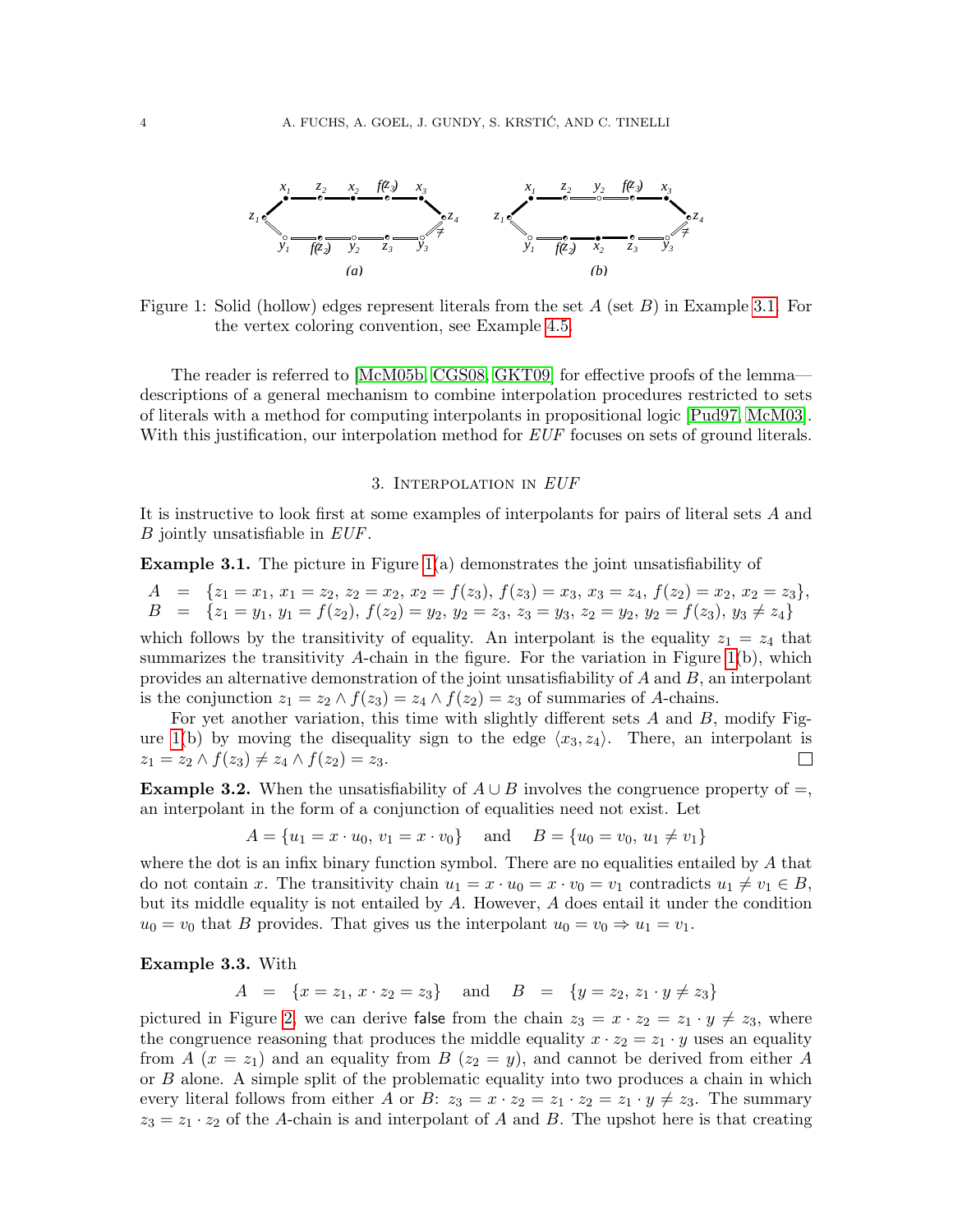

<span id="page-4-1"></span>Figure 2: The solid and the dashed arrows point to the two equalities of  $A \cup B$  that entail the equality  $x \cdot z_2 = z_1 \cdot y$ . (Example [3.3\)](#page-3-3)

an interpolant may require terms (in this case,  $z_1 \cdot z_2$ ) that do not occur in either A or B. See Lemma [4.6](#page-6-0) below.  $\Box$ 

### 4. Interpolants From Congruence Closure

<span id="page-4-0"></span>Efficient decision procedures for the satisfiability of sets of literals in EUF are typically based on congruence closure [\[NO80,](#page-22-6) [DNS05,](#page-21-7) [NO05\]](#page-22-4). In this section, we show that one can minimally modify such procedures to produce interpolants as well.

## <span id="page-4-3"></span>4.1. Congruence Closure. The CONGRUENCE CLOSURE ALGORITHM takes as inputs

- a finite set  $E$  of ground equalities and
- a finite subterm-closed set  $T$  of ground terms.

Its state is an *undirected* graph  $G$ , initialized so that its vertex set is  $T$  and its edge set is empty. We write  $u \sim v$  to mean that u and v are connected by a path in G. The algorithm proceeds as follows.

 $(cc0)$  Let  $G = (T, \emptyset)$ (cc1) Choose distinct  $s, t \in T$  such that  $s \not\sim t$  and either (a)  $(s=t) \in E$ ; or (**b**) *s* is  $f(s_1, ..., s_k)$ , *t* is  $f(t_1, ..., t_k)$ , and  $s_1 \sim t_1, ..., s_k \sim t_k$ . Then add the edge  $\langle s, t \rangle$  to G

 $(cc2)$  Repeat  $(cc1)$  for as long as possible.

<span id="page-4-2"></span>**Theorem 4.1.** [\[NO80,](#page-22-6) [NO05\]](#page-22-4) Let  $\sim$  be the equivalence relation obtained by running the congruence closure algorithm above. For every  $s, t \in T$ , one has  $E \models s = t$  if and only if s ∼ t. Moreover, the set  $E \cup \{s \neq t \mid s \not\sim t\}$  is satisfiable.  $\Box$ 

If L is an arbitrary set of ground EUF literals, let  $L = L = \cup L_{\neq}$ , where  $L_{=}$  and  $L_{\neq}$  consists respectively of the equalities and disequalities of L. To check whether L is satisfiable, it suffices to run the congruence closure algorithm with  $E = L_{\pm}$  and T consisting of all the terms (and subterms) occurring in  $L$ . By Theorem [4.1,](#page-4-2)  $L$  is satisfiable if and only if s  $\neq t$  holds for every disequality s  $\neq t$  in  $L_{\neq}$ . Conversely, L is unsatisfiable if and only if  $L = \cup \{\delta\}$  is unsatisfiable for some  $\delta \in L_{\neq}$ .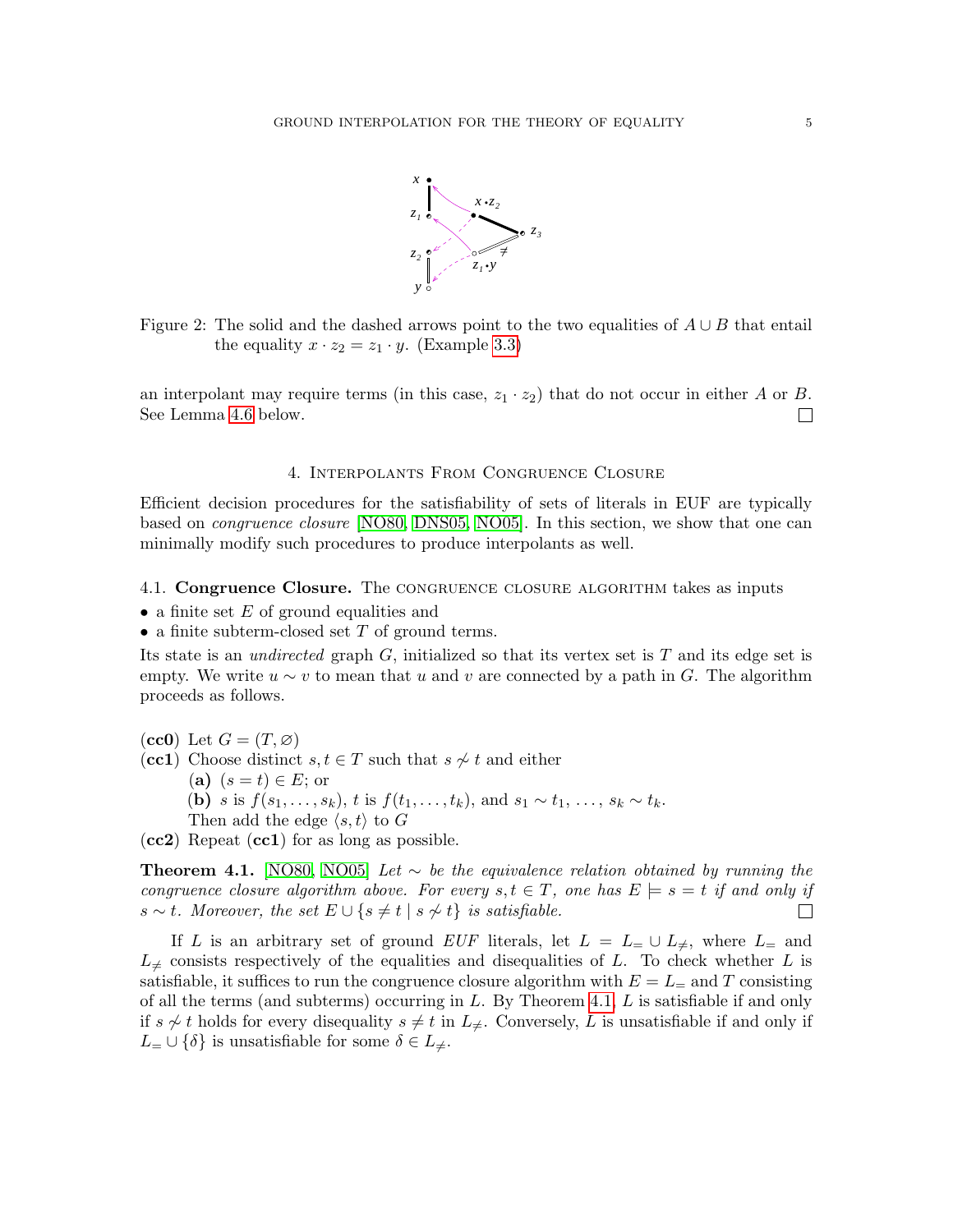<span id="page-5-2"></span>4.2. Congruence Graphs. For any finite set  $E$  of ground equalities and a finite subtermclosed set T of ground terms, a CONGRUENCE GRAPH over  $E$  and  $T$  is any intermediate graph G obtainable by the congruence closure algorithm above. We will not mention the term set T when it is understood or unimportant.

The assumption  $s \nsim t$  in Step (cc1) ensures that every congruence graph is acyclic. Thus, if  $u \sim v$  in a congruence graph G, there is a unique PATH connecting them. We denote this path by  $\overline{uv}$ . EMPTY PATHS are those of the form  $\overline{uu}$ .

We call an edge of a congruence graph  $G$  basic or DERIVED depending on whether it has been introduced in G respectively because of Condition (a) or Condition (b) of Step (cc1). A derived edge  $\langle f(u_1, \ldots, u_k), f(v_1, \ldots, v_k)\rangle$  has k partner paths  $\overline{u_1v_1}, \ldots, \overline{u_kv_k}$ , some (but not all) of which may be empty.

**Example 4.2.** Each of the graphs in Figures [1](#page-3-2) and [2,](#page-4-1) when we delete from it the edge marked with the  $\neq$  symbol, is a congruence graph over the corresponding set of equalities  $(A \cup B)$ <sub>=</sub>. All edges in these graphs are basic; in Figure [2,](#page-4-1) a derived edge between the nodes  $x \cdot z_2$  and  $z_1 \cdot y$  could be added as a consequence of the basic edges pointed to by the arrows.  $\Box$ 

<span id="page-5-1"></span>**Example 4.3.** Let  $E = (A \cup B)$ <sub>=</sub> where

$$
A = \{x_1 = z_1, z_2 = x_2, z_3 = f x_1, f x_2 = z_4, x_3 = z_5, z_6 = x_4, z_7 = f x_3, f x_4 = z_8\},
$$
  
\n
$$
B = \{z_1 = z_2, z_5 = f z_3, f z_4 = z_6, y_1 = z_7, z_8 = y_2, y_1 \neq y_2\}.
$$

Figure [3\(](#page-7-0)b) depicts a congruence graph over E. The basic edges are shown in Figure 3(a); each corresponds to an equality in  $E$ . Since f is unary, each of the three derived edges has one parent path.  $\Box$ 

<span id="page-5-3"></span>4.3. Colorable Congruence Graphs. Let A and B be sets of ground literals and let  $\Sigma_A$ and  $\Sigma_B$  be the sets of non-logical symbols that occur in A and B, respectively. Terms, literals, and formulas over  $\Sigma_A$  will be called A-COLORABLE, those over  $\Sigma_B$  will be called B-colorable. Such expressions will be called colorable if they are either A-colorable or B-colorable, and AB-colorable if they are both.

**Example 4.4.** In Example [3.3,](#page-3-3)  $\Sigma_A = \{x, z_1, z_2, z_3, \cdot\}$  and  $\Sigma_B = \{y, z_1, z_2, z_3, \cdot\}$ . Terms and equalities without occurrences of either x or y are AB-colorable. The term  $x \cdot y$  and the equality  $x \cdot z_2 = z_1 \cdot y$  are not colorable.  $\Box$ 

We extend the above definitions to edges of congruence graphs over  $A \cup B$  so that an edge  $\langle s, t \rangle$  has the same colorability attributes as the equality  $s = t$ . Note that basic edges are always colorable. Finally, we define a path in a congruence graph (resp., a congruence graph) to be colorable if all edges in the path (resp., graph) are colorable.

<span id="page-5-0"></span>Example 4.5. The congruence graphs derived from graphs in Figures [1](#page-3-2) and [2](#page-4-1) by removing their disequality edges are all colorable. Among the vertices (which are terms), the halffilled ones are AB-colorable, the dark ones are A-colorable but not B-colorable, and the light ones are B- but not A-colorable; however, if we add the derived edge  $\langle x \cdot z_2, z_1 \cdot y \rangle$  to the graph in Figure [2,](#page-4-1) it will not be colorable. $\Box$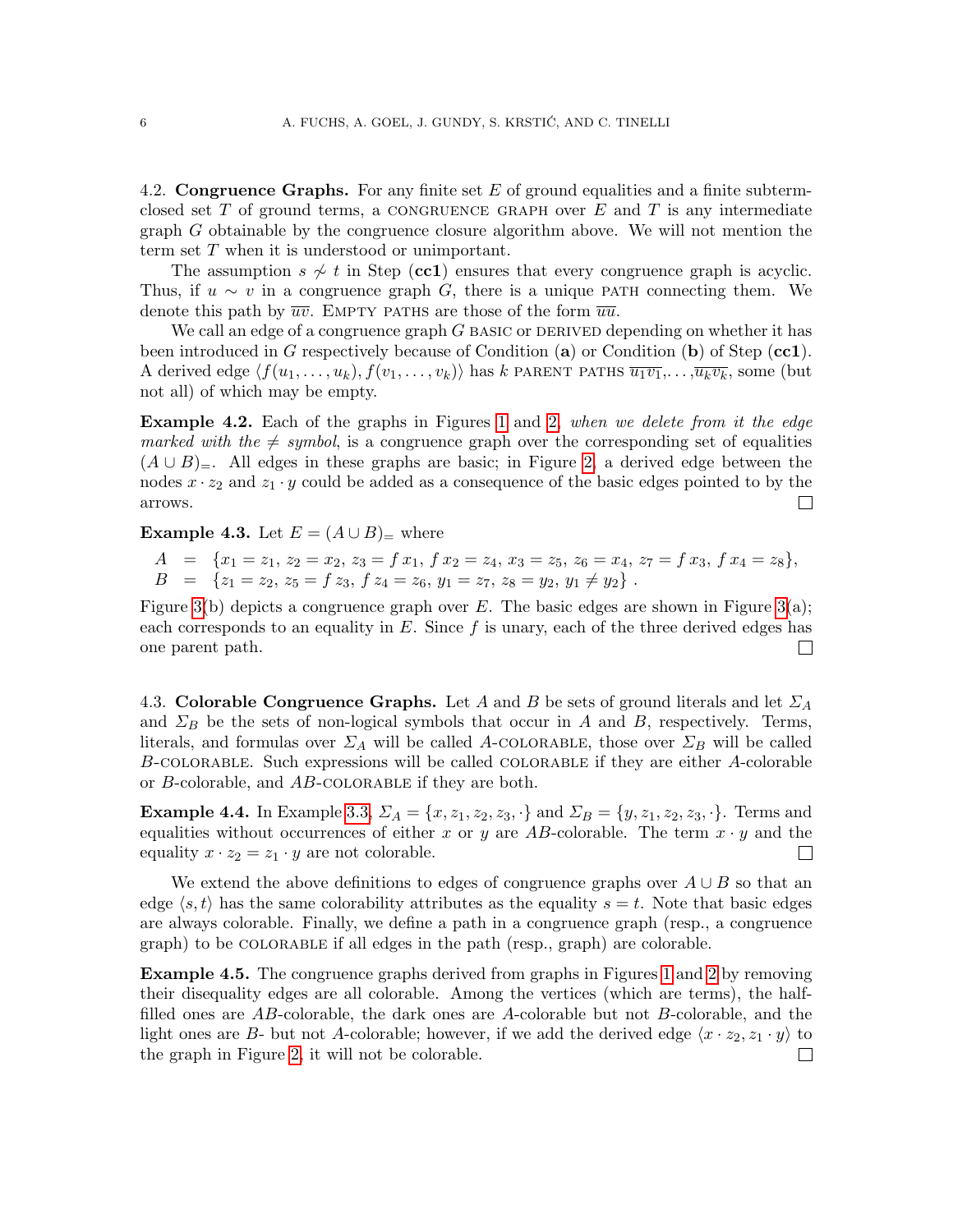For our purposes, the uncolorability of some congruence graphs is not a problem thanks to the following result.

<span id="page-6-0"></span>**Lemma 4.6.** If s and t are colorable terms and if  $A, B \models s = t$ , then there exist a term set T and a colorable congruence graph over  $(A \cup B)$ = and T in which s ~ t.

Proof. This is essentially Lemma 2 of [\[YM05\]](#page-22-1), and the proof is constructive. Start with any congruence graph G with colorable vertices in which  $s \sim t$  holds. If there are uncolorable edges, let  $e = \langle f(u_1, \ldots, u_k), f(v_1, \ldots, v_k)\rangle$  be a minimal such edge in the derivation order. Thus, the parent paths  $\overline{u_i v_i}$  are all colorable, and each of them connects an A-colorable vertex with a B-colorable one. It follows that there exists an AB-colorable vertex  $w_i$  on each path  $\overline{u_i v_i}$  (which may be one of its endpoints). The term  $f(w_1, \ldots, w_k)$ is AB-colorable, so add it to the vertex set of G and replace  $e$  in G with the two edges  $\langle f(u_1, \ldots, u_k), f(w_1, \ldots, w_k) \rangle$  and  $\langle f(w_1, \ldots, w_k), f(v_1, \ldots, v_k) \rangle$ , both of which are colorable. Now repeat the process until all uncolorable edges of  $G$  are eliminated. The set  $T$  is the final set of vertices of G.  $\Box$ 

Note that the proof of Lemma [4.6](#page-6-0) provides an effective procedure for turning any uncolorable graph into a colorable one. Using a data structure for the congruence graph that also maintains for each derived edge a pointer to its parent paths allows a linear-time bottom-up implementation of the procedure.

Example 4.7. Consider again the uncolorable congruence graph obtained by adding the derived edge  $\langle x \cdot z_2, z_1 \cdot y \rangle$  to the graph in Figure [2.](#page-4-1) Using the procedure in the proof of Lemma [4.6](#page-6-0) we can turn it into a colorable congruence graph by replacing the edge  $\langle x \cdot z_2, z_1 \cdot y \rangle$ with the edges  $\langle x \cdot z_2, z_1 \cdot z_2 \rangle$  and  $\langle z_1 \cdot z_2, z_1 \cdot y \rangle$ .  $\Box$ 

<span id="page-6-1"></span>4.4. Colored Congruence Graphs. Assume (without loss of generality) that the literal sets A, B are disjoint. A COLORING of a colorable congruence graph over  $(A \cup B)$ = is an assignment of a unique color  $A$  or  $B$  to each edge of the graph, such that

- basic edges are assigned the color of the set they belong to,
- every edge colored X has both endpoints X-colorable  $(X \in \{A, B\})$ .

Thus, to color a colorable congruence graph, the only choice we have is with AB-colorable derived edges, and each of them can be colored arbitrarily. In the terminology of the interpolation game described later in  $\S6$ , this means choosing which prover derives an ABequality in a situation when either of them could do it. In Figure  $3(b,c)$  we have two colored congruence graphs. They differ only in the coloring of  $\langle f(z_3), f(z_4)\rangle$ —the only derived edge with AB-colorable endpoints.

In a colored graph, we can speak of  $A$ -paths (whose edges are all colored  $A$ ), and B-PATHS. There is also a color-induced factorization of arbitrary paths, where a FACTOR of a path  $\pi$  is a maximal subpath of  $\pi$  consisting of equally colored edges. Clearly, every path can be uniquely represented as a concatenation of its factors, the consecutive factors having distinct colors.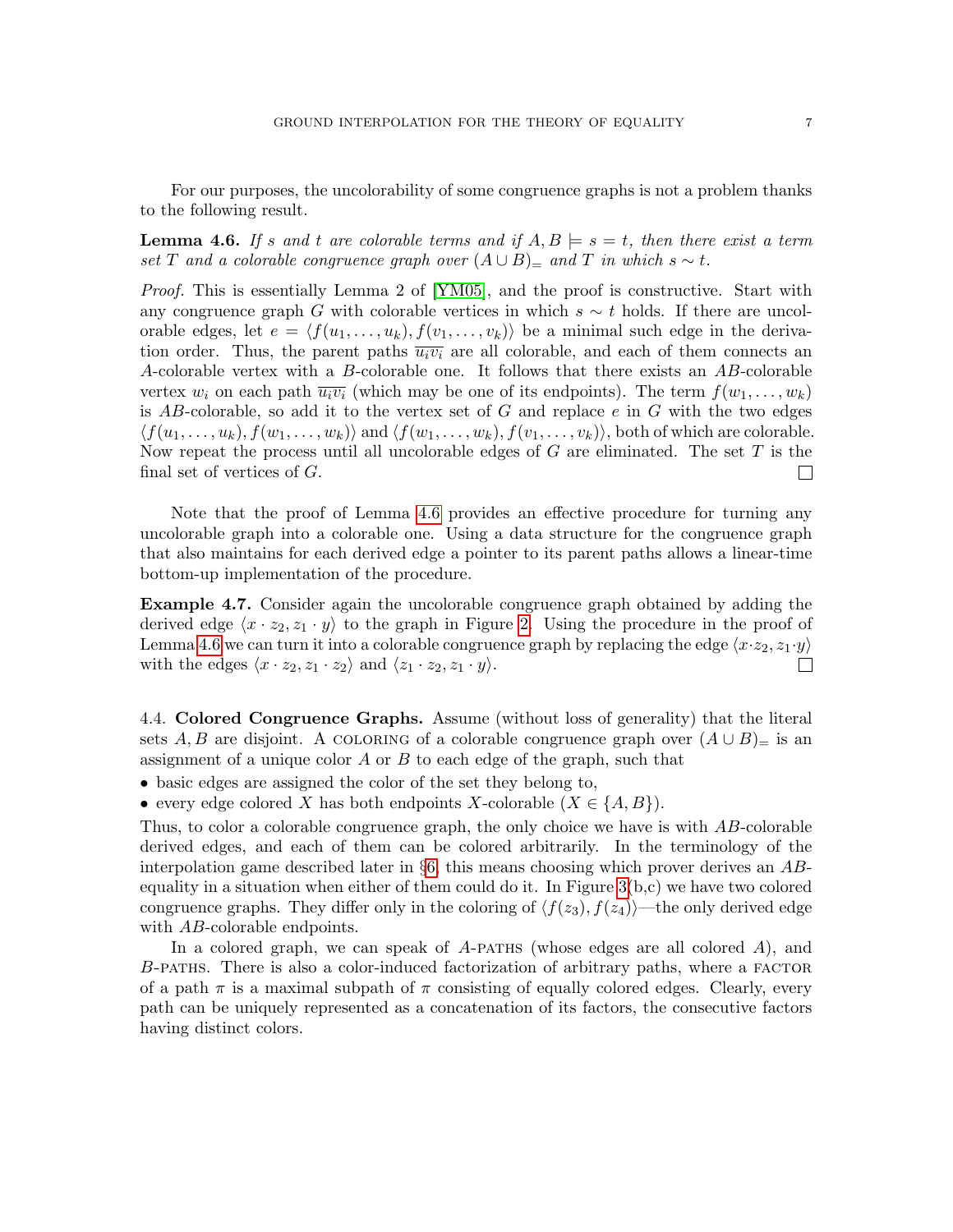

<span id="page-7-0"></span>Figure 3: Congruence graphs over  $(A \cup B)$ <sub>=</sub>, with A and B from Example [4.3.](#page-5-1) The connection between a derived edge and its parent is indicated by a pair of arrows.

<span id="page-7-1"></span>4.5. The Interpolation Algorithm. Our goal is to construct an interpolant for the pair of sets A and B of ground literals that are jointly inconsistent in  $EUF$ . The algorithm presented below relies on the results in the previous subsection which guaranteed the existence (and computability) of a disequality  $s \neq t$  in  $A \cup B$  and a colored congruence graph G over  $(A \cup B)$ <sub>=</sub> such that s and t are connected in G.

A path  $\overline{uv}$  in a congruence graph represents the equality  $u = v$  between its endpoints, summarizing the reflexivity, symmetry and transitivity inferences encoded by the path. The algorithm presented below builds an interpolant as a conjunction of Horn clauses whose atoms are AB-colorable equalities, each summarizing an A-path or a B-path of the graph G. The algorithm minimizes the number of such equalities by breaking paths only along their color-induced factorization (as opposed to other, finer partitions).

We will write  $\llbracket \pi \rrbracket$  to denote the equality represented by the path  $\pi$ . More generally, if P is a set of paths,  $\llbracket P \rrbracket$  is the corresponding set of equalities. For convenience, we will take  $\lceil \overline{uu} \rceil$  to be true, instead of  $u = u$ , for each empty path  $\overline{uu}$ . (Similarly for  $\lceil P \rceil$ , when  $P = \emptyset$ .)

For every path  $\pi$  in a colored congruence graph G, we define below the associated B-PREMISE SET  $\mathcal{B}(\pi)$ , the A-justification  $J(\pi)$ , and the path interpolant  $I(\pi)$ . Intuitively, for an A-path  $\pi$ , the B-premise set collects all the maximal B-paths in G that allow the construction of  $\pi$  (by connecting ancestors of edges in  $\pi$ ); the A-justification is an implication from all the equalities represented by  $\pi$ 's B-premises to  $\llbracket \pi \rrbracket$ , capturing the fact that  $\llbracket \pi \rrbracket$  is a consequence of A and all those equalities; the path interpolant is the conjunction of  $\pi$ 's A-justification together with the path interpolants for each of its B-premises. For a B-path  $\pi$ , the B-premise set is simply  $\{\pi\}$ ; the A-justification is, trivially,  $\llbracket \pi \rrbracket \Rightarrow \llbracket \pi \rrbracket$  (and actually never used); the path interpolant is the conjunction of all the path interpolants of  $\pi$ 's parent paths.

For instance, for the congruence graph in Figure [3\(](#page-7-0)b),  $\mathcal{B}(\overline{z_3z_4}) = {\overline{z_1z_2}}, \ J(\overline{z_3z_4}) =$  $(z_1 = z_2 \Rightarrow z_3 = z_4), I(\overline{z_5z_6}) = I(\overline{z_3z_4}) = (z_1 = z_2 \Rightarrow z_3 = z_4), B(\overline{z_7z_8}) = {\overline{z_5z_6}},$  $J(\overline{z_7z_8}) = (z_5 = z_6 \Rightarrow z_7 = z_8)$ , and  $I(\overline{z_7z_8}) = (z_5 = z_6 \Rightarrow z_7 = z_8) \wedge (z_1 = z_2 \Rightarrow z_3 = z_4)$ .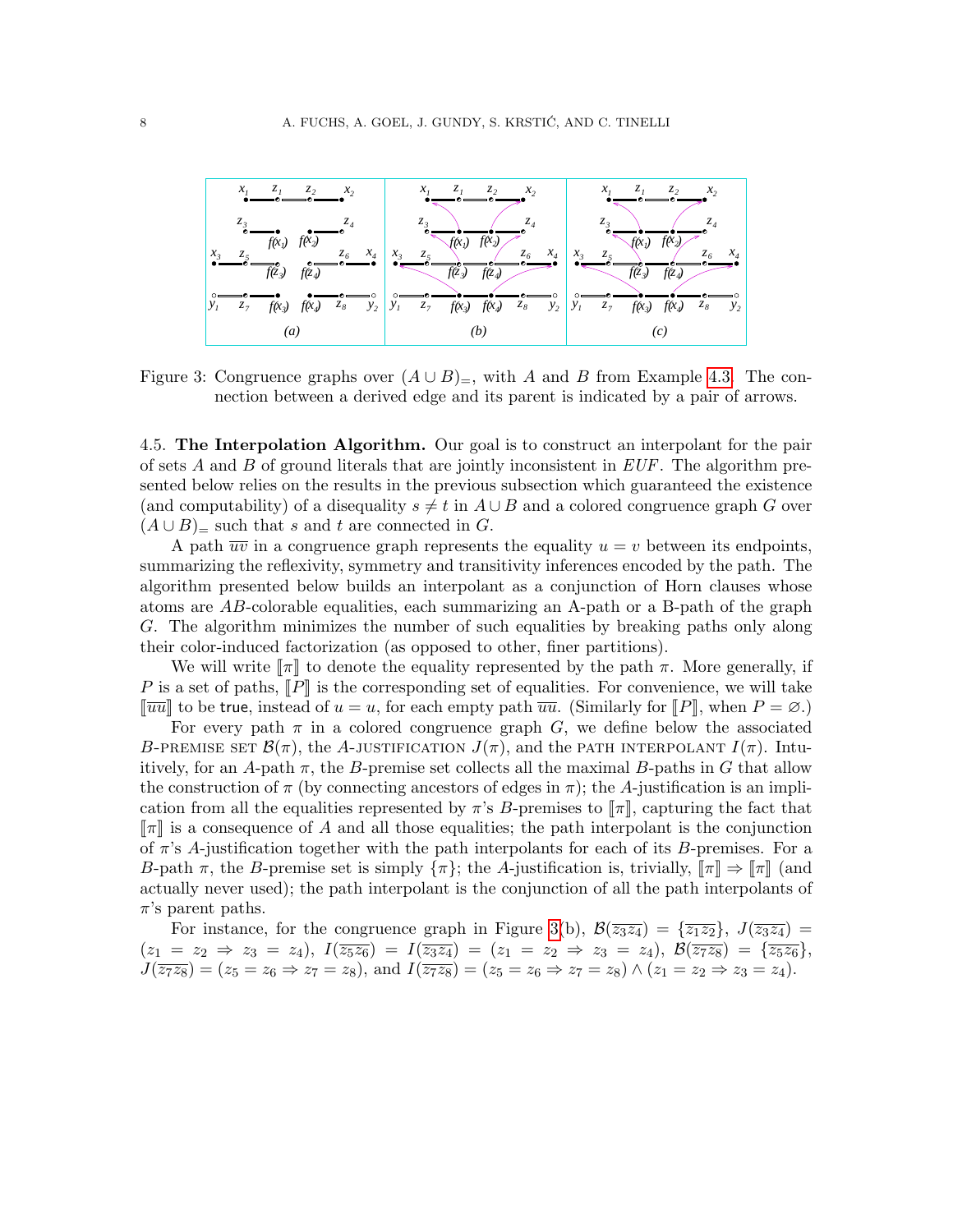<span id="page-8-0"></span>
$$
\mathcal{B}(\pi) = \begin{cases}\n\bigcup \{\mathcal{B}(\sigma) \mid \sigma \text{ is a factor of } \pi\} & \text{if } \pi \text{ has } \geq 2 \text{ factors} \\
\{\pi\} & \text{if } \pi \text{ is a } B\text{-path} \\
\bigcup \{\mathcal{B}(\sigma) \mid \sigma \text{ is a parent of an edge of } \pi\} & \text{if } \pi \text{ is an } A\text{-path}\n\end{cases} (4.1)
$$

$$
J(\pi) = (\bigwedge [\hspace{-0.3ex}[ B(\pi) ]\hspace{-0.3ex}]) \Rightarrow [\hspace{-0.3ex}[ \pi ]\hspace{-0.3ex}]
$$
 (4.2)

$$
I(\pi) = \begin{cases} \bigwedge \{ I(\sigma) \mid \sigma \text{ is a factor of } \pi \} & \text{if } \pi \text{ has } \geq 2 \text{ factors} \\ \bigwedge \{ I(\sigma) \mid \sigma \text{ is a parent of an edge of } \pi \} & \text{if } \pi \text{ is a } B\text{-path} \\ J(\pi) \wedge \bigwedge \{ I(\sigma) \mid \sigma \in \mathcal{B}(\pi) \} & \text{if } \pi \text{ is an } A\text{-path} \end{cases}
$$
(4.3)

Empty parent paths  $\sigma$  in the definitions of  $\mathcal{B}(\pi)$  and  $I(\pi)$  can be ignored because  $\llbracket \sigma \rrbracket = J(\sigma) = I(\sigma) =$  true when  $\sigma$  is empty.

We also need a modified interpolant function  $I'$ , expressed in terms of  $I$  as follows. The argument path  $\pi$  is first decomposed as  $\pi = \pi_1 \theta \pi_2$ , where  $\theta$  is the largest subpath with B-colorable endpoints, or an empty path if there are no B-colorable vertices on  $\pi$ ; then

$$
I'(\pi) = I(\theta) \ \wedge \ \bigwedge \{I(\tau) \mid \tau \in \mathcal{B}(\pi_1) \cup \mathcal{B}(\pi_2)\} \ \wedge \ \big(\bigwedge [\hspace{0.5mm} [\mathcal{B}(\pi_1) \cup \mathcal{B}(\pi_2)]\hspace{0.5mm} ] \Rightarrow \ \neg [\hspace{0.5mm} [\theta]\hspace{0.5mm} ] \tag{4.4}
$$

It is not difficult to see that  $\mathcal{B}, J, I$  and  $I'$  are all well defined and computable. In particular, I' is well defined because  $\pi_1, \theta, \pi_2$  are uniquely determined by  $\pi$  if  $\theta$  is not empty, and if  $\theta$  is empty, the way we write  $\pi$  as  $\pi_1 \pi_2$  is irrelevant. Note that when  $\pi = \theta$ , we have  $I'(\pi) = I(\pi) \wedge \neg \llbracket \pi \rrbracket$ .

The  $EUF$  ground interpolation algorithm, given as input two jointly inconsistent (disjoint) sets  $A, B$  of literals, proceeds as follows.

- (i1) Run the congruence closure algorithm to find a congruence graph G over  $(A\cup B)$ = and a disequality  $(s \neq t) \in A \cup B$  such that  $s \sim t$  in  $G$  [§[4.1,](#page-4-3)§[4.2\]](#page-5-2).
- (i1) Modify G as necessary to make it colorable  $\S 4.3$ , then color it  $\S 4.4$ .
- (i1) If  $(s \neq t) \in B$ , return  $I(\overline{st})$ ; if  $(s \neq t) \in A$ , return  $I'(\overline{st})$ .

<span id="page-8-1"></span>**Example 4.8.** Let us run the algorithm for  $A, B$  in Example [4.3,](#page-5-1) using the colored con-gruence graph in Figure [3\(](#page-7-0)b). Since  $y_1 \neq y_2 \in B$ , the interpolant is computed by applying I to  $\overline{y_1}\overline{y_2}$ :

$$
I(\overline{y_1 y_2}) = I(\overline{y_1 z_7}) \wedge I(\overline{z_7 z_8}) \wedge I(\overline{z_8 y_2}) = \text{true} \wedge I(\overline{z_7 z_8}) \wedge \text{true}
$$

$$
= I(\overline{z_7 z_8}) = J(\overline{z_7 z_8}) \wedge \bigwedge \{ I(\sigma) \mid \sigma \in \mathcal{B}(\overline{z_7 z_8}) \}
$$

In turn,  $\mathcal{B}(\overline{z_7z_8}) = \mathcal{B}(\overline{x_3x_4}) = \mathcal{B}(\overline{x_3z_5}) \cup \mathcal{B}(\overline{z_5z_6}) \cup \mathcal{B}(\overline{z_6x_4}) = \emptyset \cup \{\overline{z_5z_6}\} \cup \emptyset = \{\overline{z_5z_6}\}$ . Thus,  $J(\overline{z_7z_8}) = (z_5 = z_6 \Rightarrow z_7 = z_8)$ . Continuing the main computation:

$$
I(\overline{y_1 y_2}) = J(\overline{z_7 z_8}) \wedge I(\overline{z_5 z_6})
$$
  
=  $J(\overline{z_7 z_8}) \wedge J(\overline{z_3 z_4}) \wedge \bigwedge \{I(\sigma) \mid \sigma \in \mathcal{B}(\overline{z_3 z_4})\}$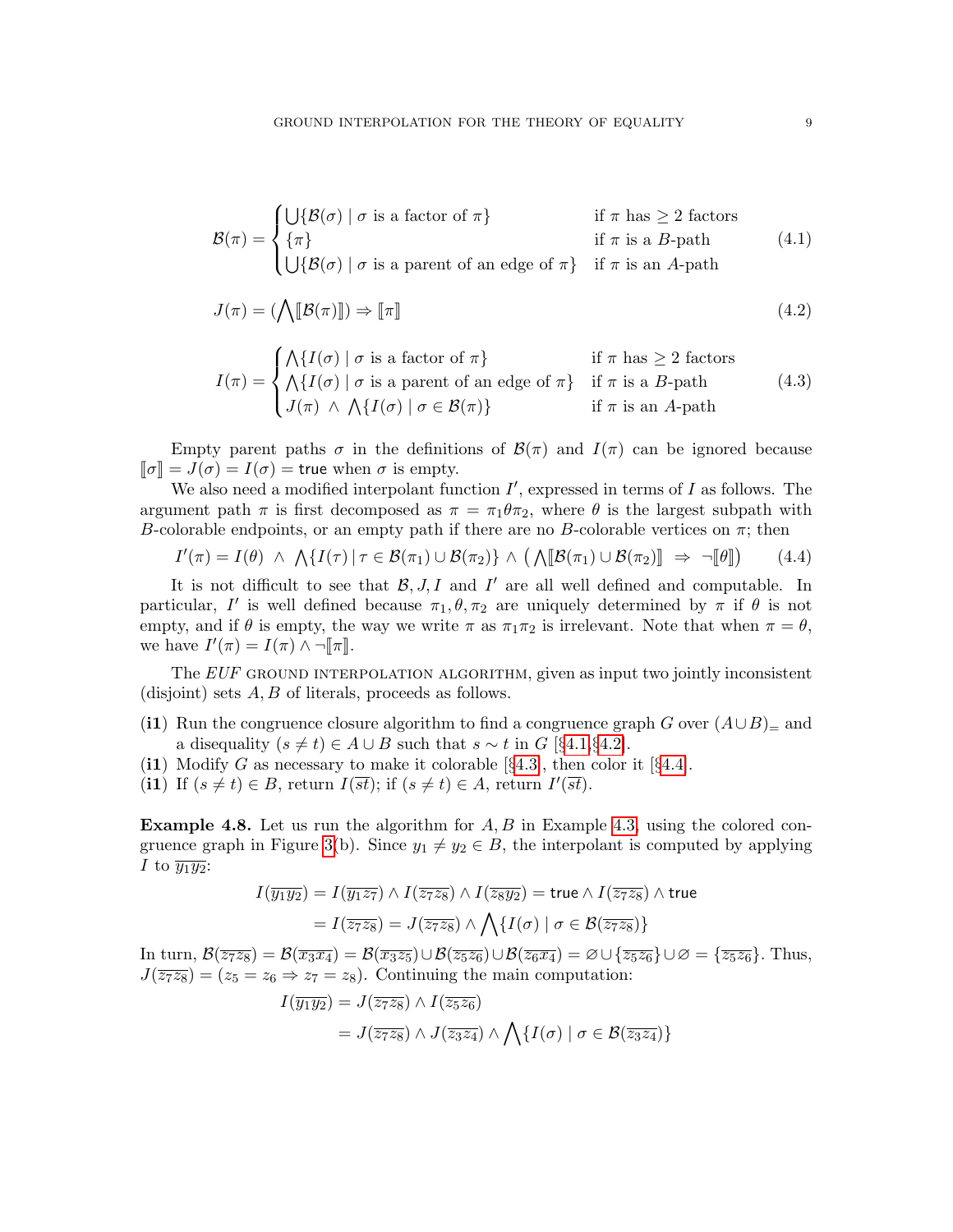Now,  $\mathcal{B}(\overline{z_3z_4}) = \mathcal{B}(\overline{x_1x_2}) = \mathcal{B}(\overline{x_1z_1}) \cup \mathcal{B}(\overline{z_1z_2}) \cup \mathcal{B}(\overline{z_2x_2}) = \emptyset \cup \{\overline{z_1z_2}\} \cup \emptyset = \{\overline{z_1z_2}\}.$  Thus,  $J(\overline{z_3z_4}) = (z_1 = z_2 \Rightarrow z_3 = z_4)$ . Back to the main computation again,

$$
I(\overline{y_1 y_2}) = J(\overline{z_7 z_8}) \wedge J(\overline{z_3 z_4}) \wedge I(\overline{z_1 z_2}) = J(\overline{z_7 z_8}) \wedge J(\overline{z_3 z_4}) \wedge \text{true}
$$

$$
= (z_5 = z_6 \Rightarrow z_7 = z_8) \wedge (z_1 = z_2 \Rightarrow z_3 = z_4)
$$

The reader can verify that using the graph in Figure  $3(c)$  results in a different interpolant:

$$
I(\overline{y_1y_2}) = (z_5 = f(z_3) \land z_6 = f(z_4) \land z_1 = z_2) \Rightarrow z_7 = z_8.
$$

<span id="page-9-3"></span>4.6. Correctness. Our main correctness results can be expressed as follows.

<span id="page-9-2"></span>**Theorem 4.9.** With any jointly inconsistent sets  $A, B$  of EUF literals as inputs, the EUF ground interpolation algorithm  $(\S 4.5)$  $(\S 4.5)$  terminates and returns an interpolant for A,B that is a conjunction of Horn clauses.  $\Box$ 

To prove the theorem we need to introduce some additional notions and notation. For the rest of the section let G be a colored congruence graph.

The termination of our recursive definitions and other inductive arguments are proved using a well-founded relation  $\prec$  over paths of G. Define  $\sigma \prec_1 \pi$  to hold whenever:

•  $\pi$  has more than one factor and  $\sigma$  is one of them, or

•  $\sigma$  is a parent path of an edge of  $\pi$ .

Then, define  $\prec$  as the transitive closure of  $\prec_1$ . It is not difficult to see that the relation  $\prec$ is well-founded. Note that minimal elements under ≺ are the paths all of whose edges are basic and of the same color.

The following equations redefine the set  $\mathcal{B}(\pi)$  of B-premises and introduce the analogous set  $\mathcal{A}(\pi)$  of A-PREMISES.

$$
\mathcal{A}(\pi) = \{A\text{-factors of }\pi\} \cup \mathcal{A}(\{\text{parent paths of }B\text{-edges of }\pi\})\tag{4.5}
$$

<span id="page-9-0"></span>
$$
\mathcal{B}(\pi) = \{B\text{-factors of }\pi\} \cup \mathcal{B}(\{\text{parent paths of }A\text{-edges of }\pi\})\tag{4.6}
$$

Here and in the sequel, we use the convention  $f(P) = \bigcup \{ f(\sigma) | \sigma \in P \}$  for extending a set-valued function f defined on paths to a function defined on sets of paths. Observe that [\(4.6\)](#page-9-0) is just a restatement of [\(4.1\)](#page-8-0). Also, the arguments in the recursive calls are smaller than  $\pi$  under the relation  $\prec$ , so termination is guaranteed.

The basic properties of  $A$  are collected in the following lemma. The analogous properties of  $\beta$  follow by symmetry.

## <span id="page-9-1"></span>**Lemma 4.10.** Let  $\pi$  be an arbitrary non-empty path in G.

- (1) If  $\pi$  is an A-path, then  $\mathcal{A}(\pi) = {\pi}$ ; otherwise,  $\sigma \prec \pi$  for every  $\sigma \in \mathcal{A}(\pi)$ .
- (2) If  $\sigma \in \mathcal{A}(\pi)$ , then  $\mathcal{A}(\sigma) \subseteq \mathcal{A}(\pi)$ .
- (3) If the endpoints of  $\pi$  are B-colorable, then the endpoints of all paths in  $\mathcal{A}(\pi)$  are ABcolorable.

Proof. All three parts are proved by well-founded induction.

(1) If  $\pi$  is an A-colored path, then  $\pi$  is the only element of  $\mathcal{A}(\pi)$  (by definition). If  $\pi$ is not an A-colored path and  $\tau$  is an element of  $\mathcal{A}(\pi)$ , then  $\tau$  is either an A-factor of  $\pi$  and so  $\tau \prec \pi$  holds, or  $\tau \in \mathcal{A}(\sigma)$  for some parent  $\sigma$  of a B-edge of  $\pi$ . In the latter case,  $\tau \prec \pi$ holds because of  $\sigma \prec \pi$  and the consequence  $\tau \preceq \sigma$  of the induction hypothesis.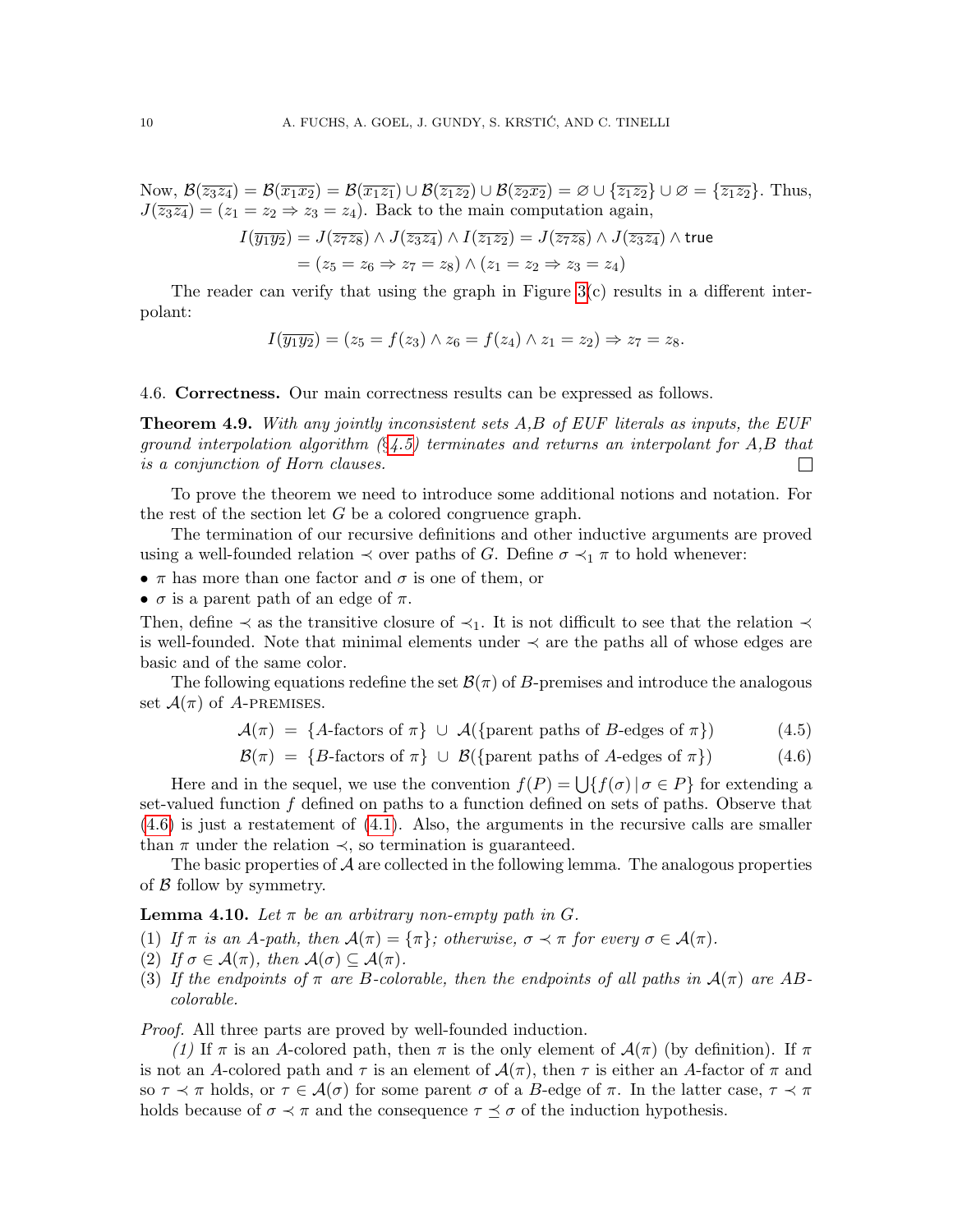(2) If  $\sigma$  is an A-factor of  $\pi$ , then  $\mathcal{A}(\sigma) = {\sigma} \subseteq \mathcal{A}(\pi)$ . If  $\sigma \in \mathcal{A}(\tau)$  where  $\tau$  is a parent path of a B-edge of  $\pi$ , then  $\mathcal{A}(\sigma) \subseteq \mathcal{A}(\tau) \subseteq \mathcal{A}(\pi)$ , the first inclusion by induction hypothesis, the second from the definition of A.

 $(3)$  Since parent paths of any B-edge must have B-colorable endpoints, for the inductive argument we only need to check that every A-factor of a path  $\pi$  with B-colorable endpoints has AB-colorable endpoints. Indeed, A-colorability of endpoints of A-factors is obvious. For B-colorability, observe that an endpoint of an A-factor of  $\pi$  is either also an endpoint of a B-factor of  $\pi$ , or an endpoint of  $\pi$  itself.  $\Box$ 

The following lemma justifies the names A-premises and B-premises. Intuitively, Bpremises are the B-paths whose summaries, together with A, entail  $\llbracket \pi \rrbracket$ . Dually, A-premises are the A-paths whose summaries, together with B, entail  $\llbracket \pi \rrbracket$ .

<span id="page-10-3"></span>**Lemma 4.11.**  $A$ ,  $\mathcal{B}(\pi)\equiv \pi$  and  $B$ ,  $\mathcal{A}(\pi)\equiv \pi$  for every path  $\pi$  in G.

*Proof.* We prove the first claim only, by well-founded induction based on  $\prec$ . Viewing  $\pi$  as the concatenation of its  $B$ -factors and  $A$ -edges, we have by transitivity

 $\llbracket B\text{-factors of }\pi \rrbracket, \llbracket A\text{-edges of }\pi \rrbracket \models \llbracket \pi \rrbracket$ 

and then, since  $A \models \|e\|$  for every basic A-edge e (by definition of edge coloring),

A,  $\llbracket B\text{-factors of }\pi \rrbracket$ ,  $\llbracket \text{derived } A\text{-edges of }\pi \rrbracket = \llbracket \pi \rrbracket$ .

For every derived edge e we have  $\lbrack \cdot \rbrack$  parents of  $e\lbrack \cdot \rbrack = \lbrack \cdot e \rbrack$ . Thus,

A,  $\llbracket B\text{-factors of }\pi \rrbracket$ ,  $\llbracket \text{parents of } A\text{-edges of }\pi \rrbracket = \llbracket \pi \rrbracket$ ,

so it suffices to prove A,  $\|\mathcal{B}(\pi)\| \models \llbracket \sigma \rrbracket$  for every  $\sigma$  that is either a B-factor of  $\pi$  or a parent of an A-edge of  $\pi$ .

In the first case, the claim holds since  $\sigma \in \mathcal{B}(\pi)$ . In the second case, we have  $\sigma \prec \pi$ , so the induction hypothesis gives us  $A$ ,  $[\mathcal{B}(\sigma)] \models [\![\sigma]\!]$ . To finish the proof, just use the fact  $\mathcal{B}(\sigma) \subseteq \mathcal{B}(\pi)$ , by Lemma 4.10(ii).  $\mathcal{B}(\sigma) \subseteq \mathcal{B}(\pi)$ , by Lemma [4.10\(](#page-9-1)ii).

Define the CUMULATIVE SET OF PREMISES (cf.  $\S6$ ) of a path  $\pi$  as

<span id="page-10-0"></span>
$$
\mathcal{P}(\pi) = \{\pi\} \cup \mathcal{P}(\mathcal{B}(\mathcal{A}(\pi))) \,. \tag{4.7}
$$

The termination of this recursive definition follows from Lemma [4.10\(](#page-9-1)i).

<span id="page-10-2"></span>**Lemma 4.12.** For every path  $\pi$  in  $G$ ,  $I(\pi) = \Lambda \{ J(\sigma) | \sigma \in \mathcal{A}(\mathcal{P}(\pi)) \}.$ 

*Proof.* Let  $\mathcal{P}'(\pi) = \mathcal{A}(\mathcal{P}(\pi))$ . From [\(4.7\)](#page-10-0), we have

<span id="page-10-1"></span>
$$
\mathcal{P}'(\pi) = \mathcal{A}(\pi) \cup \mathcal{P}'(\mathcal{B}(\mathcal{A}(\pi))) \tag{4.8}
$$

It suffices to check that

$$
\mathcal{P}'(\pi) = \begin{cases} \bigcup \{ \mathcal{P}'(\sigma) \mid \sigma \text{ is a factor of } \pi \} & \text{if } \pi \text{ has } \geq 2 \text{ factors} \\ \bigcup \{ \mathcal{P}'(\sigma) \mid \sigma \text{ is a parent of an edge of } \pi \} & \text{if } \pi \text{ is a } B\text{-path} \\ \{\pi\} \cup \bigcup \{ \mathcal{P}'(\sigma) \mid \sigma \in \mathcal{B}(\pi) \} & \text{if } \pi \text{ is an } A\text{-path} \end{cases}
$$

For the first case, suppose  $\pi = \pi_1 \cdots \pi_k$  is the factorization of  $\pi$ . By definition of A, we have  $\mathcal{A}(\pi) = \mathcal{A}(\pi_1) \cup \cdots \cup \mathcal{A}(\pi_k)$ . The desired equality  $\mathcal{P}'(\pi) = \mathcal{P}'(\pi_1) \cup \cdots \cup \mathcal{P}'(\pi_k)$  then follows from [\(4.8\)](#page-10-1).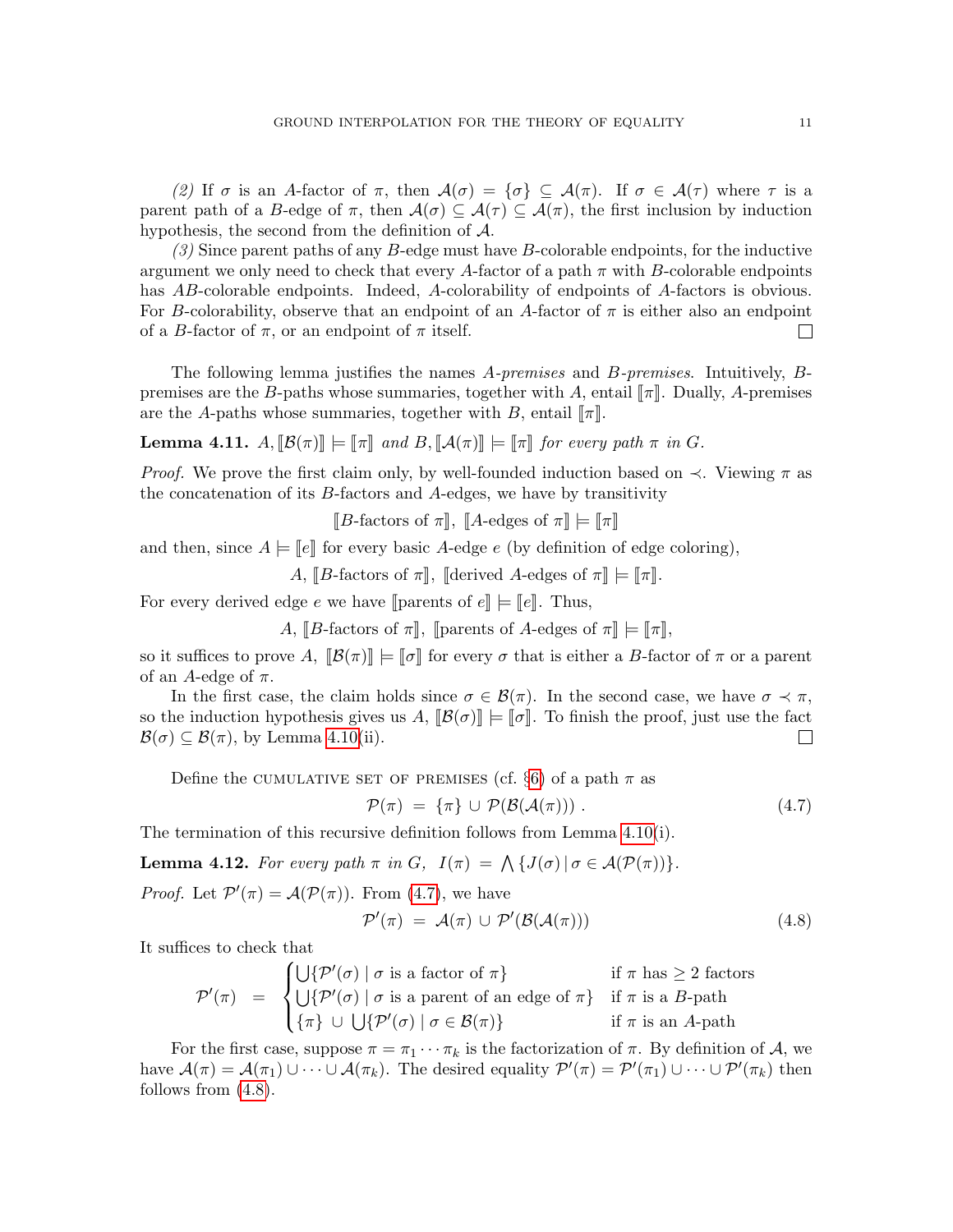Assume now that  $\pi = e_1 \cdots e_k$  is a B-path. By definition of A, we have  $\mathcal{A}(\pi) =$  $\mathcal{A}(E_1) \cup \cdots \cup \mathcal{A}(E_k)$ , where  $E_i$  is the set of parent paths of the edge  $e_i$  for  $i = 1, \ldots, k$ . Again, the desired equality  $\mathcal{P}'(\pi) = \mathcal{P}'(E_1) \cup \cdots \cup \mathcal{P}'(E_k)$  follows from [\(4.8\)](#page-10-1).

Finally, assume that  $\pi$  is an A-path. Now  $\mathcal{A}(\pi) = {\pi}$  and so  $\mathcal{P}'(\pi) = {\pi} \cup \mathcal{P}'(\mathcal{B}(\pi))$ , again by  $(4.8)$ .  $\Box$ 

### <span id="page-11-1"></span>**Lemma 4.13.**  $B, I(\pi) \models |\pi|$  for every path  $\pi$  in G with B-colorable endpoints.

*Proof.* We argue by induction along  $\prec$ . Let  $\sigma$  be an arbitrary A-premise of  $\pi$  and  $\tau$  an arbitrary B-premise of  $\sigma$ . The endpoints of  $\tau$  are B-colorable, because in general, every B-premise of any path is a B-factor of some path, and every B-factor of any path has Bcolorable endpoints. Thus, the induction hypothesis applies to  $\tau$  and we have  $B, I(\tau) \models \llbracket \tau \rrbracket$ . From equation [\(4.8\)](#page-10-1) we have  $\mathcal{P}'(\tau) \subseteq \mathcal{P}'(\pi)$ , so we can derive  $I(\pi) \models I(\tau)$  using Lemma [4.12.](#page-10-2) Thus,  $B, I(\pi) \models \llbracket \tau \rrbracket$  for every  $\tau \in \mathcal{B}(\sigma)$ . By Lemma [4.12,](#page-10-2)  $I(\pi)$  contains  $J(\sigma)$  as a conjunct; therefore,  $B, I(\pi) \models [\![\sigma]\!]$ . Since  $\sigma$  here is an arbitrary element of  $\mathcal{A}(\pi)$ , the second claim of Lemma 4.11 finishes the proof. Lemma [4.11](#page-10-3) finishes the proof.

*Proof of Theorem [4.9.](#page-9-2)* The algorithm terminates because all pertinent functions have been proven terminating.

Let  $s \neq t$  be the disequality obtained in the step (i1) of the algorithm. Let  $\pi$  be the path  $\overline{st}$ , and let  $\overline{st} = \pi_1 \theta \pi_2$ , as in the definition of  $I'(\pi)$ . The two cases to consider,  $s \neq t \in B$ and  $s \neq t \in A$ , will be referred to as Cases 1 and 2 respectively. Let  $\varphi$  be the returned formula— $I(\pi)$  in Case 1;  $I'(\pi)$  in Case 2.

(i)  $\varphi$  is an AB-colorable conjunction of Horn clauses. For any factor  $\sigma$  of  $\pi$  with ABcolorable endpoints,  $J(\sigma)$  is an AB-colorable Horn clause. If  $\pi$  has B-colorable endpoints, then so do all paths in  $\mathcal{P}(\pi)$  and so, by Lemma [4.10\(](#page-9-1)iii), all paths in  $\mathcal{A}(\mathcal{P}(\pi))$  have AB-colorable endpoints. With Lemma [4.12,](#page-10-2) this proves Case 1. For Case 2, observe that if  $\theta$  is empty, then  $I(\theta) = \llbracket \theta \rrbracket =$  true; otherwise,  $\theta$  has AB-colorable endpoints. Also,  $\pi_1$  and  $\pi_2$ are A-paths, so by the dual of Lemma [4.10\(](#page-9-1)iii), all paths in  $\mathcal{B}(\pi_1) \cup \mathcal{B}(\pi_2)$  have AB-colorable endpoints. These facts suffice to derive the proof of Case 2 from the already proved Case 1.

(ii)  $A \models \varphi$ . By the first claim of Lemma [4.11,](#page-10-3)  $A \models J(\sigma)$  holds for every path  $\sigma$ . This suffices for Case 1. For Case 2 then, we only need to check that the last conjunct of  $I'(\pi)$ is implied by A, which amounts to showing  $A$ ,  $\|\mathcal{B}(\pi_1)\|$ ,  $\|\mathcal{B}(\pi_2)\| \models \neg \|\theta\|$ . This indeed follows from the first claim of Lemma [4.11,](#page-10-3) the transitivity entailment  $[\![\pi_1]\!], [\![\theta]\!], [\![\pi_2]\!] \models [\![\pi]\!],$  and the assumption  $\neg \llbracket \pi \rrbracket \in A$ .

(iii)  $B, \varphi$  = false. In Case 1, we have  $\neg \ulcorner \pi \urcorner \in B$ , so Lemma [4.13](#page-11-1) finishes the proof. In Case 2, Lemma [4.13](#page-11-1) implies  $B, I'(\pi) \models [\![\theta]\!]$  and  $B, I'(\pi) \models I(\tau)$  for every  $\tau \in \mathcal{B}(\pi_1) \cup \mathcal{B}(\pi_2)$ .<br>These consequences of  $B \cup I'(\pi)$  contradict the last conjunct of  $I'(\pi)$ . These consequences of  $B \cup I'(\pi)$  contradict the last conjunct of  $I'(\pi)$ .  $\Box$ 

### 5. Comparison with McMillan's Algorithm

<span id="page-11-0"></span>Our EUF ground interpolation algorithm is, as far as we know, the only alternative to McMillan's algorithm [\[McM05b\]](#page-22-0). The latter constructs an interpolant for  $A, B$  from the proof of  $A, B \models$  false derived in a formal system  $(\mathcal{E}, \text{say})$  with rules for introducing hypotheses (equalities from  $A∪B$ ), reflexivity, symmetry, transitivity, congruence, and contradiction (deriving false from an equality and its negation). The algorithm proceeds top down by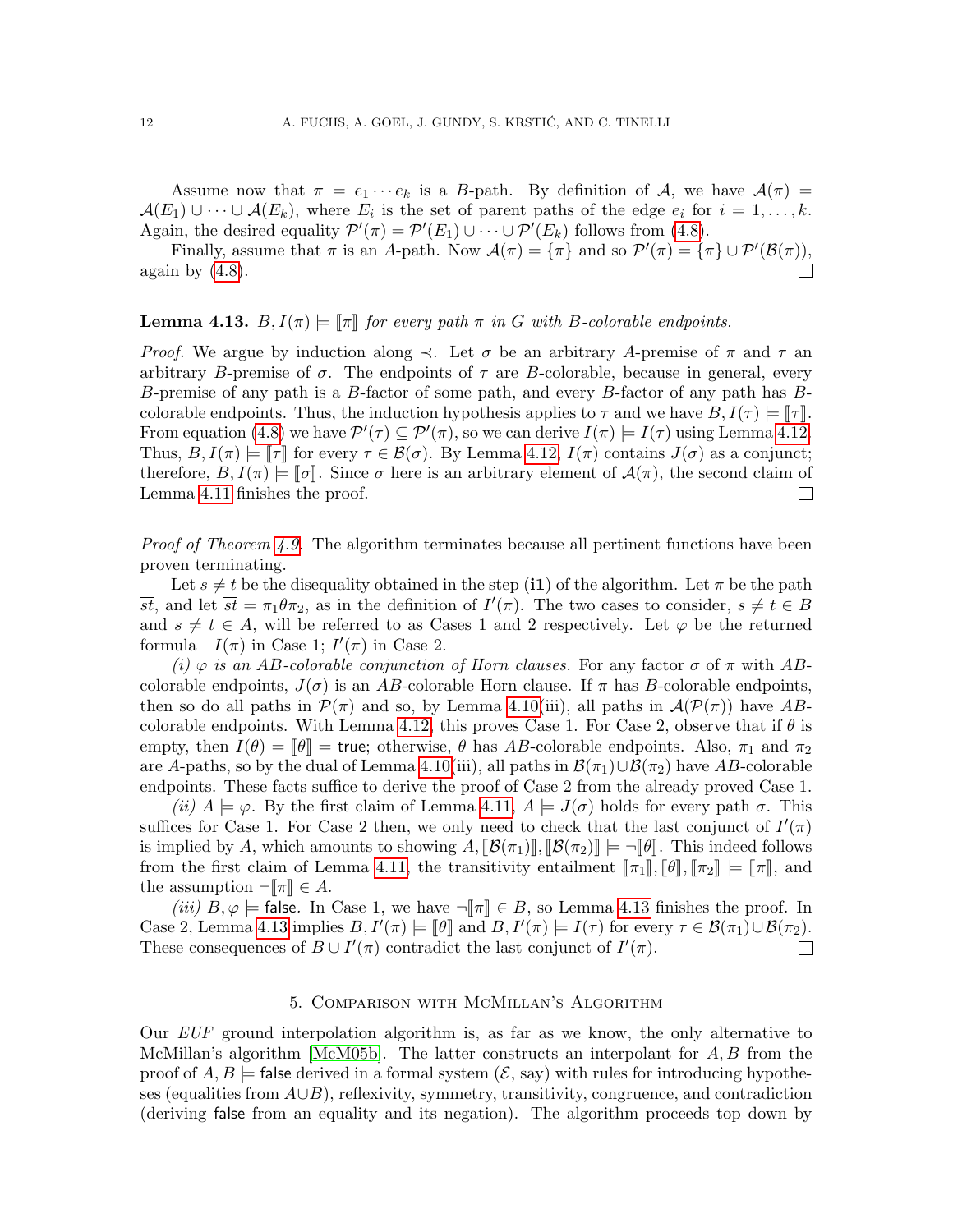

<span id="page-12-0"></span>Figure 4: A colored congruence graph for  $A = \{x_1 = z_1, z_3 = f(x_1), f(z_2) = x_2, x_2 = z_4\}$ and  $B = \{z_1 = y_1, y_1 = z_2, y_2 = z_3, z_4 = y_3, f(y_2) \neq f(y_3)\}\$  with two derived edges  $\langle f(x_1), f(z_2)\rangle$  and  $\langle f(y_2), f(y_3)\rangle$ .

annotating each intermediate derived equality  $u = v$  (or false in the final step) with a quadruple of the form  $[u', v', \rho, \gamma]$ , where  $u', v'$  are terms and  $\rho, \gamma$  are AB-colorable formulas. The annotation of each derived equality is obtained from annotations of the equalities occurring in the premises of the corresponding rule application. The exact computation of annotations is specified by 11 rules, each corresponding to a case (depending on colors of the terms involved) of one of the original six rules. An invariant that relates a derived intermediate equality with its annotation is formulated and all 11 rules are proved to preserve the invariant. The invariant implies that if  $[u', v', \rho, \gamma]$  is the annotation of false, then  $\rho \Rightarrow \gamma$  is an interpolant for A, B. It can be shown that  $\rho$  is always a conjunction of Horn clauses, and  $\gamma$  is a conjunction of equalities and at most one disequality.

There is a clear relationship between proofs in the formal system  $\mathcal E$  and congruence graphs from which our interpolants are derived. The main difference is that in congruence graphs, paths condense inferences by reflexivity, symmetry, and transitivity. A congruence graph provides a big-step proof that, if necessary, can be expanded into a proof in the system  $\mathcal{E}.$ 

In Example [3.1](#page-3-1) (Figure [1\(](#page-3-2)a)) our algorithm looks at the path  $\overline{y_3z_4}$ , summarizes its only A-factor, producing the interpolant  $z_1 = z_4$ . McMillan's algorithm processes the path edgeby-edge, eagerly summarizing A-chains with AB-colorable endpoints, so that the interpolant it produces is  $z_1 = z_2 \wedge z_2 = f(z_3) \wedge f(z_3) = z_4$ .

For the second difference, consider Example [4.3](#page-5-1) (Figure [3\(](#page-7-0)b)) where McMillan's algorithm produces an entangled version  $(z_1 = z_2 \wedge (z_3 = z_4 \Rightarrow z_5 = z_6)) \Rightarrow z_3 = z_4 \wedge z_7 = z_8$ of our interpolant  $(z_1 = z_2 \Rightarrow z_3 = z_4) \wedge (z_5 = z_6 \Rightarrow z_7 = z_8)$ , computed in Example [4.8.](#page-8-1) In general, McMillan's algorithm accumulates B-justifications (duals of our  $J(\sigma)$ ) in the  $\rho$ -part of the annotation and keeps them past their one-time use to derive a particular conjunct of  $γ$ .

The third difference is in creating auxiliary  $AB$ -terms ("equality interpolants", in the terminology of Yorsh and Musuvathi [\[YM05\]](#page-22-1)) to split derivations of equalities in which one side is not A-colorable and the other is not B-colorable, as in Example [3.3.](#page-3-3) We introduce such terms in the preliminary step  $(i2)$  of our algorithm only when required to make the congruence graph colorable. In contrast, McMillan's algorithm introduces these terms "on-the-fly", as in the example illustrated in Figure [4.](#page-12-0) When it derives the equality  $x_1 = z_2$ , its annotation is  $[z_1, z_2]$ , true, true, then when it uses the congruence rule to derive  $f(x_1)$  $f(z_2)$ , this equality gets annotated with  $[f(z_1), f(z_2)]$ , true, true, and the term  $f(z_1)$  becomes part of the final interpolant  $z_3 = f(z_1) \wedge f(z_2) = z_4$ . On the other hand, our algorithm recognizes the edge  $\langle f(x_1), f(z_2) \rangle$  as A-colorable and does not split it; the interpolant it produces is  $z_1 = z_2 \Rightarrow z_3 = z_4$ .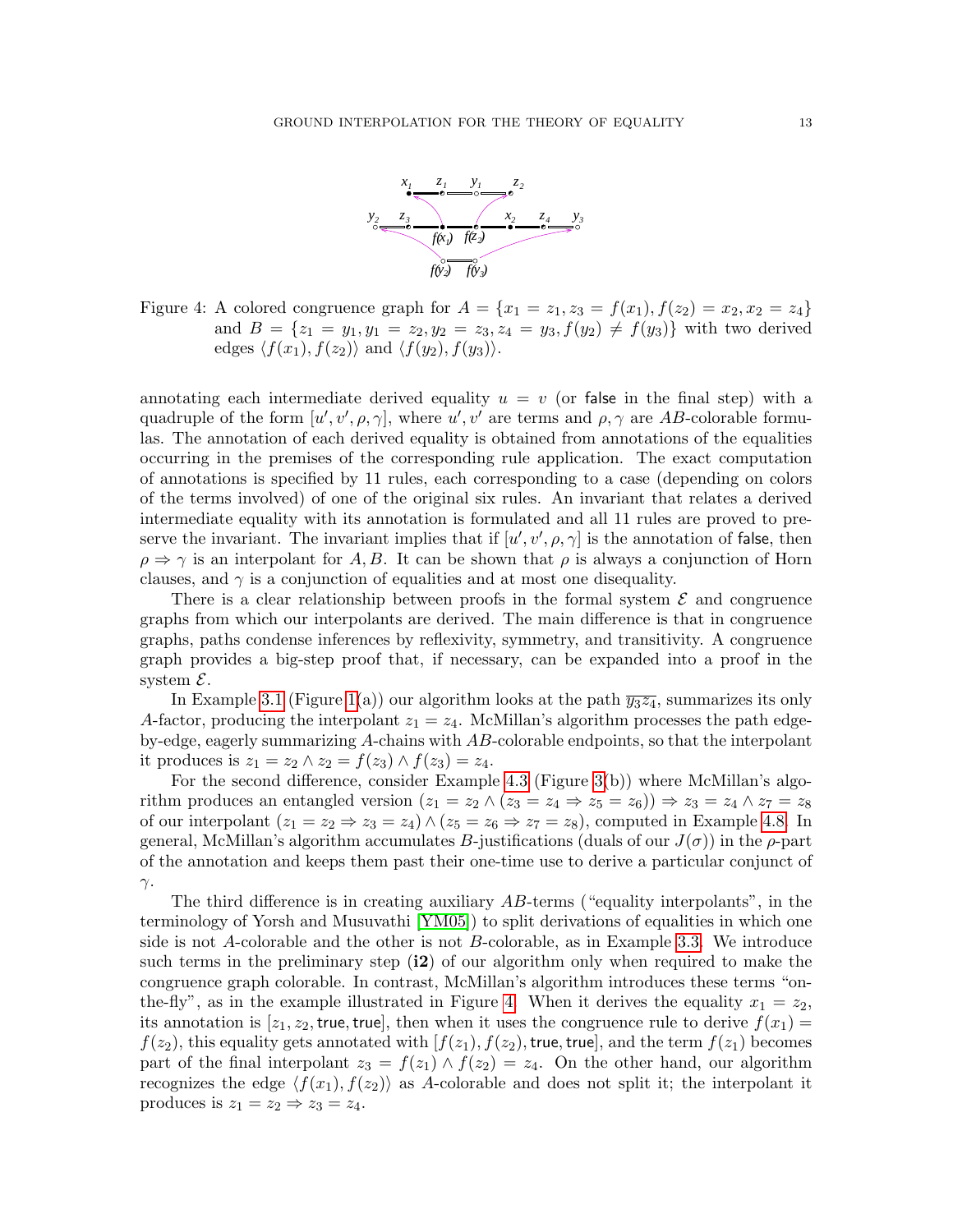

<span id="page-13-0"></span>Figure 5: DPT vs. MathSAT on 45 benchmarks from the MathSAT library derived by partitioning unsatisfiable SMT-LIB benchmarks [\[BST11\]](#page-21-9).

The final difference is in flexibility. McMillan's algorithm is fully specified and leaves little room for variation. On the other hand, the actions in the step  $(i2)$  of our algorithm are largely non-deterministic. Our current implementation chooses to minimize the number of vertices in the colorable modification of  $\Gamma$ , and then colors the graph with a strategy that eagerly minimizes the number of factors in the relevant paths. Other choices are yet to be explored.

5.1. Experimental evaluation. In general, our interpolation algorithm produces smaller and simpler interpolants. For experimental confirmation, we used the state-of-the-art implementation of McMillan's algorithm in MathSAT [\[CGS08\]](#page-21-3) and compared it against our interpolation-generating extension of the DPT solver [\[Var08\]](#page-22-7).

Two other relevant components—the propositional interpolation algorithm, and the algorithm for combining propositional and theory interpolation in a  $DPLL(\mathcal{T})$  framework [\[McM05b,](#page-22-0) [CGS08\]](#page-21-3)—are the same in  $MathSAT$  and DPT, and therefore unlikely to substantially affect the comparison. The last factor to be accounted for in this comparison is the size of the resolution proofs derived from the DPLL search within each solver. Since these sizes are comparable, we can eliminate differences in propositional reasoning as a cause for DPT's producing smaller interpolants.

We ran both solvers on 45 EUF interpolation benchmarks selected from the set of 100 that are used in [\[CGS08\]](#page-21-3). (In the remaining 55 benchmarks, either all formulas in A are B-colorable, or all formulas in B are A-colorable, so one of the formulas  $A$ ,  $\neg B$  is an easily obtained interpolant.) Both solvers computed 42 interpolants, timing out in 100s on the same three benchmarks. Runtimes were comparable, with DPT being slightly faster. Figure [5](#page-13-0) shows the sizes of interpolants produced: DPT interpolants are, on average, 3.8 times smaller, in spite of DPT proofs being, on average, 1.7 times larger.

While these experimental results confirm the claim that our algorithm produces smaller interpolants, we observe that formula size is not necessarily a good metric, given the ability of modern SMT-solvers to process large formulas quickly. It could be argued that some measure of *logical strength* would be better instead. The case for that, however, is not obvious either. To start, the only reasonable way to compare two first-order logic formulas  $\varphi_1$  and  $\varphi_2$  for logical strength is to check whether one of the two entails the other in the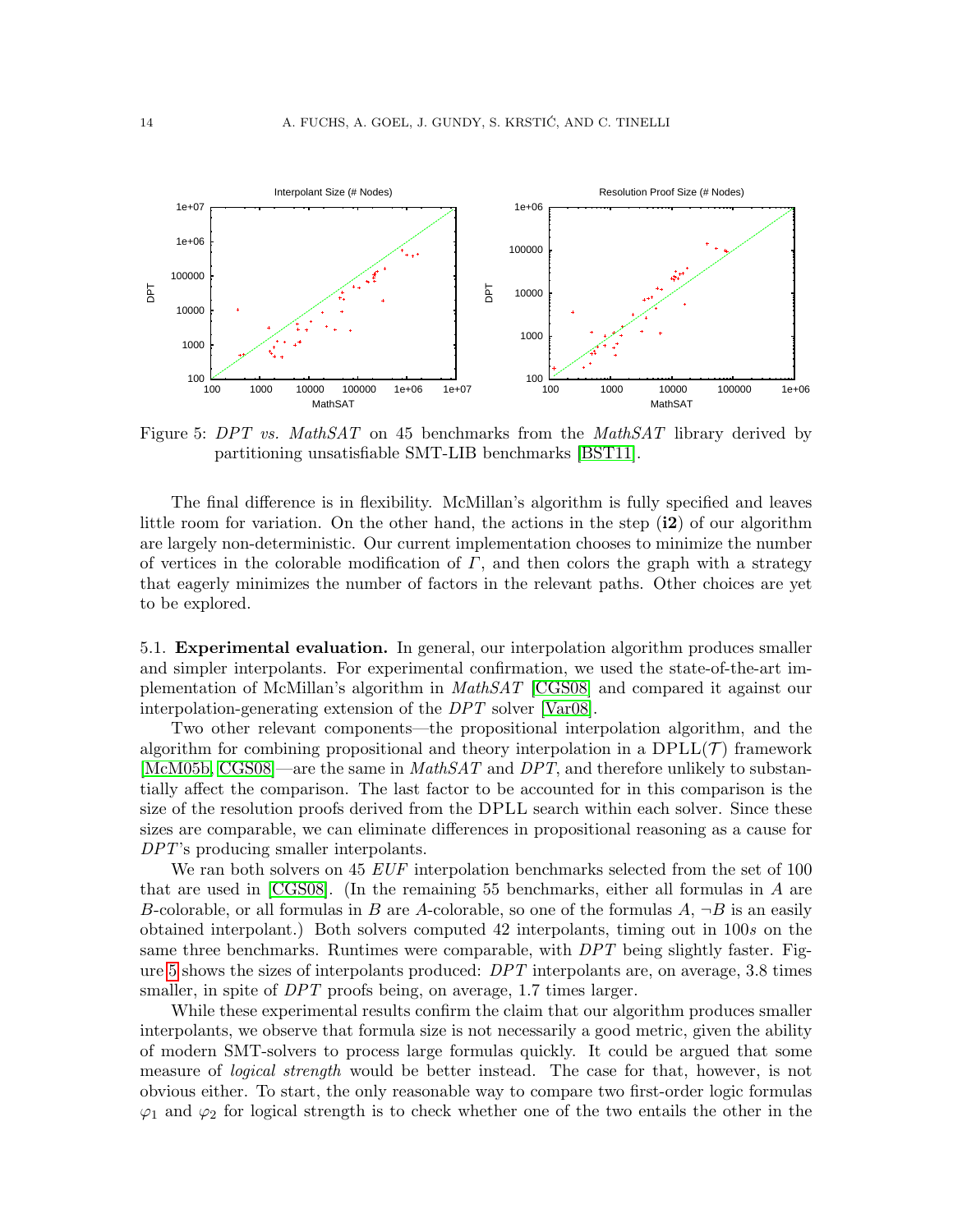theory (*i.e.*, whether  $\varphi_1 \models_{\mathcal{T}} \varphi_2$  or  $\varphi_2 \models_{\mathcal{T}} \varphi_1$ ). Unfortunately, entailment is not a total relation and so it is possible to have incomparable interpolants for the same partition  $A, B$ of a set of formulas. Finally, even with comparable invariants, whether the stronger or the weaker one is better depends on the specific application using them; worse still, for other applications, such as interpolation-based predicate abstraction, it is arguable that logical strength (or formula size for that matter) is of any importance, since interpolants are simply mined for useful predicates. Further work is needed to identify useful evaluation metrics for interpolants and then see if the flexibility of our algorithm, or a suitably modified version of it, can be used to produce better interpolants according to some of those metrics.

#### 6. Interpolation as a Cooperative Game

<span id="page-14-0"></span>Our results about EUF interpolation can be generalized to a wider class of theories  $\mathcal T$  in terms of a cooperative *interpolation game* between two deductive provers for  $\mathcal{T}$ —possibly two copies of the same prover. The game metaphor suggests a simple and general mechanism for producing interpolants from sets of formulas and theories that satisfy certain requirements. We define this mechanism and prove its properties in §[6.2](#page-16-0) and §[6.3,](#page-17-0) after giving an informal general description of the interpolation game.

For the rest of the section, let T be a first-order theory of signature  $\Sigma$ , and let A and B be two disjoint sets of formulas possibly containing FREE SYMBOLS, *i.e.*, predicate and function symbols not in  $\Sigma$ . For convenience, and without loss of generality, we consider only formulas with no free variables. Let  $\Sigma_I$  be the shared signature, the expansion of  $\Sigma$  with the free symbols occurring in both  $A$  and  $B$ .

6.1. The interpolation game. The participants are an  $A$ -PROVER and a  $B$ -PROVER which incrementally construct a set  $S_A$  and a set  $S_B$  of  $\Sigma_I$ -formulas. The game starts with  $S_A = S_B = \emptyset$  and proceeds in rounds so that at each round one of the following happens:

- the A-prover adds to  $S_A$  one or more  $\Sigma_I$ -formulas  $\alpha$  such that  $A, \beta_1, \ldots, \beta_n \models_{\mathcal{T}} \alpha$  for some  $\beta_1, \ldots, \beta_m \in S_B$ , the B-PREMISES of  $\alpha$ ;
- the B-prover adds to  $S_B$  one or more  $\Sigma_I$ -formulas  $\beta$  such that  $B, \alpha_1, \ldots, \alpha_n \models_{\mathcal{T}} \beta$  for some  $\alpha_1, \ldots, \alpha_n \in S_A$ , the A-PREMISES of  $\beta$ .

The game ends successfully when the B-prover adds false to  $S_B$ .

As we discuss below, a  $\mathcal T$ -interpolant for A and B can be generated from a successful run of the game by tracking the B-premises of each formula in  $S_A$  and the A-premises of each formula in  $S_B$ .

Note that, as described, the interpolation game involves arbitrary theories and input sets A and B. Also, the game does not have to use two provers literally. If  $A \cup B$  has a local refutation (see later) in the theory  $\mathcal{T}$ , it is possible to extract from that refutation a successful run of the game from which a  $\mathcal T$ -interpolant of A and B can then be generated.

For some theories and classes of input formulas the game admits *complete strategies*, guaranteed to end the game when A and B are jointly  $\mathcal T$ -unsatisfiable. Depending on the theory and the class of input formulas, these strategies can be considerably restrictive in the choice of formulas to propagate from one prover to the other (*i.e.*, formulas to add to  $S_A$ and  $S_B$ ). For instance, when A and B are sets of ground literals and the theory is convex,<sup>[1](#page-14-1)</sup>

<span id="page-14-1"></span><sup>&</sup>lt;sup>1</sup> A theory is CONVEX if  $L \models_{\tau} p_1 \vee \cdots \vee p_k$  implies  $L \models_{\tau} p_i$  for some *i*, where *L* is any set of ground literals and the  $p_i$  are any positive literals.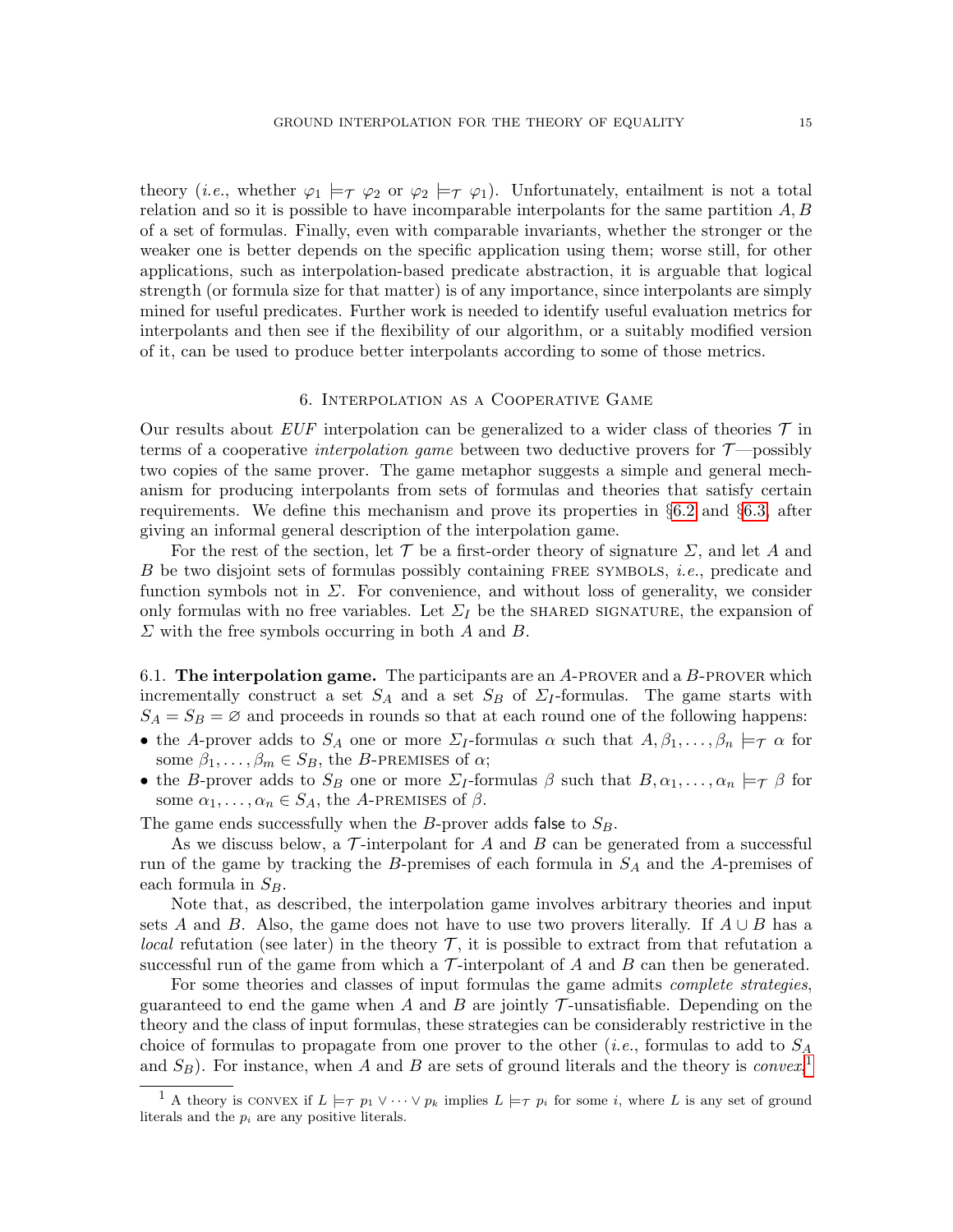

<span id="page-15-1"></span>Figure 6: A long derivation. (Example [6.3\)](#page-15-0)

it is enough to propagate just ground atomic formulas in all rounds of the game. In that case, all interpolants computed will be conjunctions of ground Horn clauses.

The interpolation method described in  $\S 4.5$  $\S 4.5$  for the theory of equality (which is convex) can be seen as a customized implementation of the interpolation game, with formula propagation restricted to (positive) equalities. A colorable congruence graph is a compact representation of a local refutation, and the interpolation function I defined in  $\S 4.5$  $\S 4.5$  can be understood as generating the interpolant from a successful run of the game extracted from the local refutation.

Example 6.1. Looking back at Example [3.1](#page-3-1) in terms of the interpolation game above, we can see that in each of the three cases presented in the example there is a successful interpolation game with two rounds. In the first round, the A-prover derives a conjunction of literals in the shared signature (respectively,  $z_1 = z_4$ ,  $z_1 = z_2 \wedge f(z_3) = z_4 \wedge f(z_2) = z_3$ and  $z_1 = z_2 \wedge f(z_3) \neq z_4 \wedge f(z_2) = z_3$  that the B-prover uses them to derive false.  $\Box$ 

**Example 6.2.** For the sets  $A$  and  $B$  in Example [3.2,](#page-3-4) there is a game with three rounds where  $u_0 = v_0$  is initially derived by the B-prover,  $u_1 = v_1$  is derived next by the A-prover, and then false is derived by the B-prover.  $\Box$ 

<span id="page-15-0"></span>Example 6.3. Generalizing the previous example, consider this matrix—organized set of literals:

$$
u_0 = v_0 \qquad\n \begin{array}{c}\n x_1 \cdot u_0 = u_1 \\
 x_1 \cdot v_0 = v_1\n \end{array}\n \qquad\n \begin{array}{c}\n x_2 \cdot u_1 = u_2 \\
 x_2 \cdot v_1 = v_2\n \end{array}\n \qquad\n \begin{array}{c}\n x_n \cdot u_{n-1} = u_n \\
 x_n \cdot v_{n-1} = v_n\n \end{array}\n \qquad\n u_n \neq v_n
$$

Let A be the set of equalities occurring in the odd-numbered columns (with columns counted starting from 1) of this matrix, and  $B$  be the set of the remaining equalities; see Figure [6.](#page-15-1) The shared symbols are  $u_0, v_0, \ldots, u_n, v_n$ , the symbols local to A are  $x_2, x_4, \ldots$ , and the symbols local to B are  $x_1, x_3, \ldots$ 

A run of the interpolation game takes  $n+2$  rounds. It begins with the A-prover adding  $u_0 = v_0$  to  $S_A$ . Then, using the equalities from the second column, the B-prover can derive  $u_1 = v_1$ , and add it to  $S_B$ . Now, the A-prover can use this equality together with equalities from the third column to derive  $u_2 = v_2$  and add it to  $S_A$ . Assuming n is even, the last equality  $u_n = v_n$  will be derived by the A-prover, after which B derives false. Collecting justifications of all equalities derived by A, we obtain the interpolant

$$
(u_0 = v_0) \wedge (u_1 = v_1 \Rightarrow u_2 = v_2) \wedge \cdots \wedge (u_{n-1} = v_{n-1} \Rightarrow u_n = v_n).
$$

 $\Box$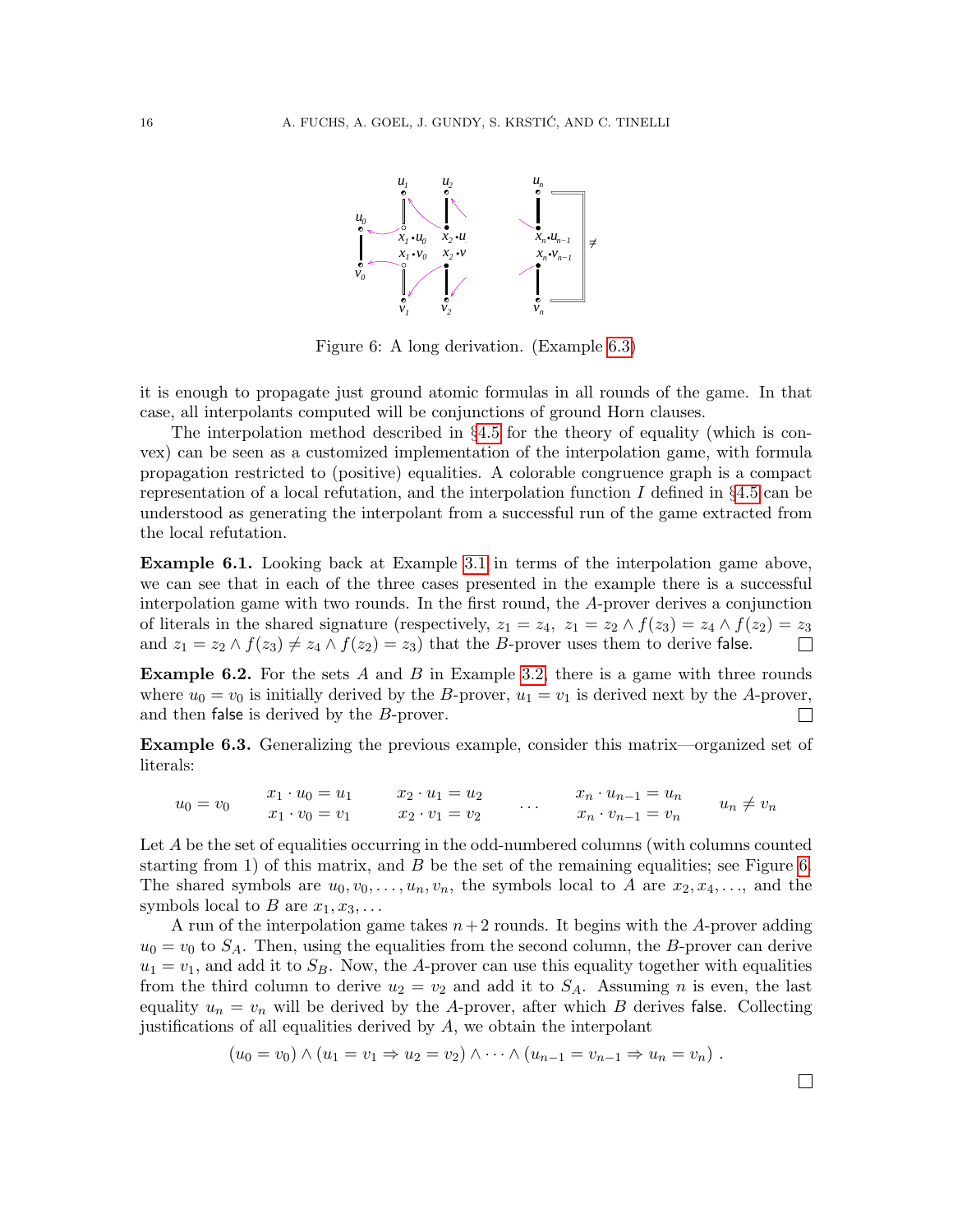Remark 6.4. The well-known method for combining decision procedures due to Nelson and Oppen [\[NO79\]](#page-22-8) is essentially a version of the interpolation game. The main differences are that in the Nelson-Oppen method (i) the input sets of formulas  $A_1$  and  $A_2$  need not be jointly  $\mathcal{T}$ -unsatisfiable; (ii) the goal is not to produce interpolants for  $A_1$  and  $A_2$  but just to check the T-unsatisfiability of  $A_1 \cup A_2$ ; (iii) T is the union of two signature-disjoint theories  $\mathcal{T}_1$  and  $\mathcal{T}_2$ ; (iv) each formula  $A_i$  is built from the symbols of  $\mathcal{T}_i$  and free constants; (v) each  $A_i$ -prover works just over  $\mathcal{T}_i$  instead of the whole  $\mathcal{T}$ ; (vi) additional restrictions on  $\mathcal{T}_1$  and  $\mathcal{T}_2$  guarantee termination even when  $A_1 \cup A_2$  is  $\mathcal{T}$ -satisfiable.

A description of a Nelson-Oppen combination framework in terms similar to our interpolation game is given by Ghilardi [\[Ghi05\]](#page-21-11).  $\Box$ 

<span id="page-16-0"></span>6.2. Extracting interpolants from interpolation runs. To show how to generate  $\mathcal{T}$ interpolants from runs of the interpolation game we start by formalizing the notion of a run.

<span id="page-16-2"></span>**Definition 6.5.** A  $\mathcal{T}$ -INTERPOLATION RUN for A and B is a triple  $(S_A, S_B, \square)$  where  $S_A$ and  $S_B$  are two disjoint finite sets of  $\Sigma_I$ -formulas and  $\Gamma$  is a well-founded (partial) ordering on  $S_A \cup S_B$  with associated computable functions  $P_B : S_A \to 2^{S_B}$ ,  $P_A : S_B \to 2^{S_A}$  such that:

(1)  $A, P_B(\alpha) \models_{\mathcal{T}} \alpha$  and  $\beta \sqsubset \alpha$  for all  $\beta \in P_B(\alpha);$ (2)  $B, P_A(\beta) \models_{\mathcal{T}} \beta$  and  $\alpha \sqsubset \beta$  for all  $\alpha \in P_A(\beta)$ . A T-interpolation run  $(S_A, S_B, \sqsubset)$  is successful if false  $\in S_B$ .

Given a T-interpolation run  $(S_A, S_B, \square)$ , we extend  $P_B$  from  $S_A$  to  $2^{S_A}$  as done in §[4.6,](#page-9-3) that is, for all  $S \subseteq S_A$ ,

$$
\mathsf{P}_B(S) = \bigcup \{ \mathsf{P}_B(\alpha) \mid \alpha \in S \} .
$$

We extend  $P_A$  from  $S_B$  to  $2^{S_B}$  in a similar way. Then, for all  $\beta \in S_B$  let

$$
P(\beta) = \{ \beta \} \cup \bigcup \{ P(\beta') \mid \beta' \in P_B(P_A(\beta)) \} .
$$

Extending P to  $2^{S_B}$  as done with P<sub>A</sub>, we can write the definition of P more compactly as

$$
P(\beta) = \{\beta\} \cup P(P_B(P_A(\beta))) .
$$

Finally, we define the (computable) function  $\mathcal I$  from  $S_B$  to the set of  $\mathcal L_I$ -formulas such that

$$
\mathcal{I}(\beta) = \bigcup \{ \mathsf{P}_B(\alpha) \Rightarrow \alpha \mid \alpha \in \mathsf{P}_A(\mathsf{P}(\beta)) \} .
$$

This function returns PARTIAL  $\mathcal T$ -INTERPOLANTS in the following sense.

<span id="page-16-1"></span>**Lemma 6.6.** Let  $(S_A, S_B, \sqsubset)$  be a T-interpolation run for A and B and let I be defined as above. Then, for all  $\beta \in S_B$ ,

(1)  $A \models_{\mathcal{T}} \mathcal{I}(\beta)$ : (2)  $B, \mathcal{I}(\beta) \models_{\mathcal{T}} \beta$ .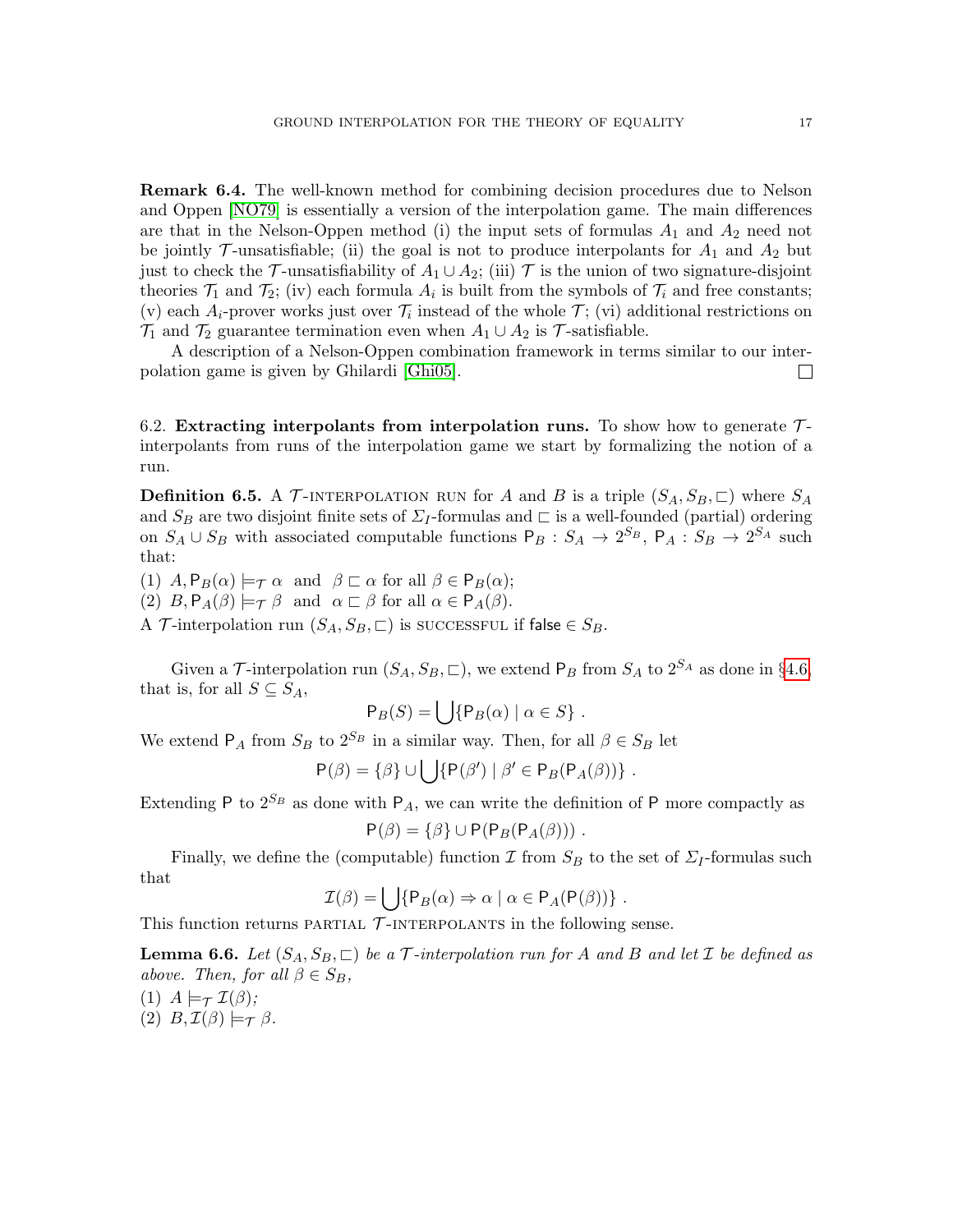*Proof.* We prove both claims by well founded induction on  $\subset$ . By definition,  $P(\beta) = {\beta} \cup$  $P(\beta_1) \cup \cdots \cup P(\beta_k)$  where  $\{\beta_1, \ldots, \beta_k\} = P_B(P_A(\beta))$  with  $k \geq 0$ . Then,

$$
\mathcal{I}(\beta) = \bigcup \{ P_B(\alpha) \Rightarrow \alpha \mid \alpha \in P_A(\{\beta\} \cup P(\beta_1) \cup \cdots \cup P(\beta_k)) \}
$$
  
\n
$$
= \bigcup \{ P_B(\alpha) \Rightarrow \alpha \mid \alpha \in P_A(\beta) \cup P_A(P(\beta_1)) \cup \cdots \cup P_A(P(\beta_k)) \}
$$
  
\n
$$
= \bigcup \{ P_B(\alpha) \Rightarrow \alpha \mid \alpha \in P_A(\beta) \} \cup \bigcup_i \bigcup \{ P_B(\alpha) \Rightarrow \alpha \mid \alpha \in P_A(P(\beta_i)) \}
$$
  
\n
$$
= \bigcup \{ P_B(\alpha) \Rightarrow \alpha \mid \alpha \in P_A(\beta) \} \cup \bigcup_i \mathcal{I}(\beta_i)
$$

To prove Claim (1), we check that every element of  $\mathcal{I}(\beta)$  is entailed by A. Indeed,  $A \models_{\mathcal{T}} \mathcal{I}(\beta_i)$  holds by the induction hypothesis, and  $A \models_{\mathcal{T}} \mathsf{P}_B(\alpha) \Rightarrow \alpha$  follows directly from the defining property of  $P_B$ .

The defining property  $B, P_A(\beta) \models_{\mathcal{T}} \beta$  of  $P_A$  reduces proving Claim (2) to proving  $B, \mathcal{I}(\beta) \models_{\mathcal{T}} \alpha$ , for every  $\alpha \in \mathsf{P}_A(\beta)$ . Since  $(\mathsf{P}_B(\alpha) \Rightarrow \alpha)$  is in  $\mathcal{I}(\beta)$ , it suffices to prove that  $B, \mathcal{I}(\beta) \models_{\mathcal{T}} P_B(\alpha)$ . And indeed,  $P_B(\alpha)$  is a subset of  $\{\beta_1, \ldots, \beta_k\}$ , and  $B, \mathcal{I}(\beta) \models_{\mathcal{T}} \beta_i$ holds by induction hypothesis.

Lemma [6.6](#page-16-1) is the induction vehicle for the following main result.

**Theorem 6.7.** Let  $(S_A, S_B, \sqsubset)$  be a successful T-interpolation run for A and B and let I be defined as above. The formula  $\bigwedge \mathcal{I}$  (false) is a  $\mathcal{T}\text{-interpolant of }A$  and  $B$ .

*Proof.* Since false  $\in S_B$ , we can instantiate Lemma [6.6](#page-16-1) with  $\beta$  equal to false. The free symbols occurring in  $\mathcal{I}(\mathsf{false})$  are shared by A and B because, by construction, I returns  $\Sigma_I$ -formulas.  $\Box$ 

<span id="page-17-0"></span>6.3. Interpolation runs from local refutations. The next question is how to construct successful interpolation runs for A and B. One way is to extract them from proofs of  $\mathcal{T}$ unsatisfiability of  $A \cup B$  in a suitable proof system. We define a fairly general notion of a proof system and show that any refutation of  $A \cup B$  in the system that is local in the sense of Jhala and McMillan [\[JM06\]](#page-21-6) contains a successful interpolation run.

6.3.1. Proofs and proof systems. A PROOF RULE is a binary relation between finite sets of formulas and formulas. Any pair  $\varphi_1, \ldots, \varphi_n \vdash \varphi$ , with  $n \geq 0$ , in a proof rule, usually written as

$$
\frac{\varphi_1 \cdots \varphi_n}{\varphi},
$$

is an INFERENCE STEP with PREMISES  $\varphi_1, \ldots, \varphi_n$  and CONCLUSION  $\varphi$ . The conclusion of an inference step with an empty set of premises is an AXIOM. A PROOF SYSTEM is a set of proof rules. A proof rule is sound with respect to a theory  $\mathcal T$  if  $\varphi_1,\ldots,\varphi_n\models_{\mathcal T}\varphi$  for each inference step  $\varphi_1, \ldots, \varphi_n \vdash \varphi$  of the rule.

**Definition 6.8.** For every proof system  $\mathcal{R}$ , formula  $\varphi$  and set of formulas S, a PROOF OF  $\varphi$  from S in R is a labelled tree defined inductively as follows.

- (1) If  $\varphi \in S$ , the one-node tree with root labelled  $\varphi$  is a proof of  $\varphi$  from S in R;
- (2) if  $\varphi_1,\ldots,\varphi_n\vdash_{\mathcal{R}}\varphi$  is an inference step of  $\mathcal R$  and  $D_i$  a proof of  $\varphi_i$  from S in  $\mathcal R$  for  $i = 1, \ldots, n$ , then the tree D with root  $\varphi$  and immediate subtrees  $D_1, \ldots, D_n$  is a proof of  $\varphi$  from S in R. The roots of  $D_1, \ldots, D_n$  are the PARENTS of the root of D.

A REFUTATION of S in  $\mathcal R$  is a proof of false from S in  $\mathcal R$ .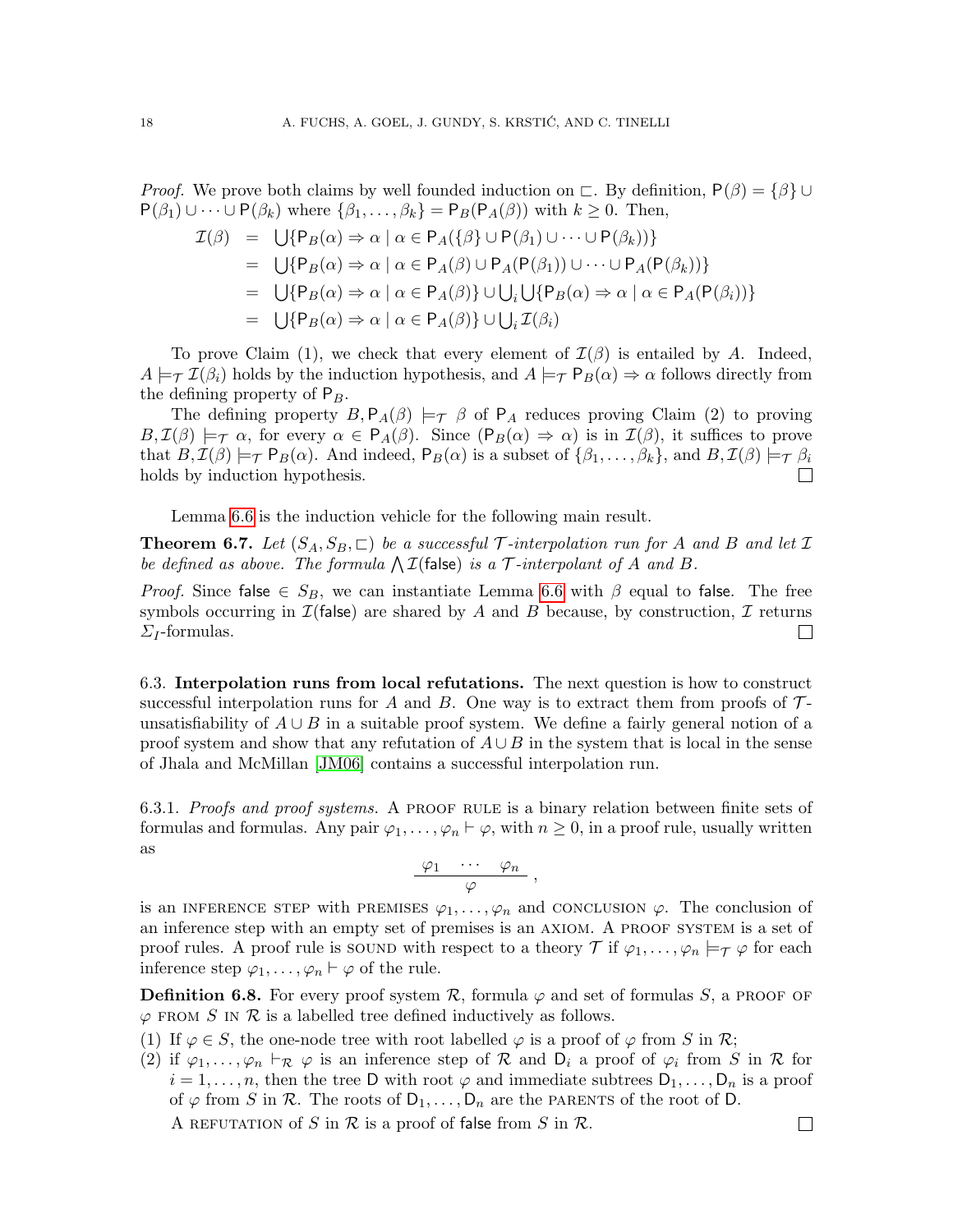In the following, we will identify nodes of a proof with their labels when this does not cause confusion. Observe that if all the rules of R are sound with respect to a theory  $\mathcal{T}$ , then  $S \models_{\tau} \varphi$  for each proof in R of a formula  $\varphi$  from a set of formulas S. In particular, any set of formulas that has a refutation in  $\mathcal R$  is  $\mathcal T$ -unsatisfiable.

Extending the terminology introduced in §[4.3,](#page-5-3) we say that an inference step in  $\mathcal R$  is Acolorable (resp., B-colorable) if the formulas in the inference step are all A-colorable (resp., all B-colorable). We define a proof of a formula  $\varphi$  from  $A \cup B$  in R to be LOCAL if every inference step in the proof is A- or B-colorable. An example of local proof is shown in Figure [7.](#page-19-0)

<span id="page-18-1"></span>6.3.2. Constructing interpolation runs. Fix any proof system R that is sound for  $\mathcal{T}$ . We show that from any local proof D from  $A \cup B$  in R, we can construct a T-interpolation run  $(S_A, S_B, \sqsubset)$  so that if D is a refutation then false  $\in S_B$ . (Then, the function  $\mathcal I$  can be used to produce a  $\mathcal T$ -interpolant of A and B as shown in §[6.2.](#page-16-0))

Let D be a local refutation of  $A \cup B$  in R. Without loss of generality we can assume that  $(i)$  if two nodes of D have the same label, then they are roots of structurally identical subtrees of D, and  $(ii)$  the parents of false in D are all B-colorable. Local refutations that do not satisfy Requirement  $(ii)$  can be modified by replacing false with a new logical constant false' interpreted in the same way and then adding a final, B-colorable inference, false $' \vdash$  false.

Define  $\sqsubset$  as the relation on the labels of D such that  $\varphi \sqsubset \psi$  iff  $\varphi$  is an ancestor of  $\psi$ in D. By the assumptions on D, the (finite) relation  $\Box$  is acyclic. Hence, both  $\Box$  and its inverse are well founded.

If we cut D at a node  $\varphi$ , we obtain two local proofs in R: a local proof of  $\varphi$  from  $A \cup B$ (the tree rooted at  $\varphi$ ), and a local proof of false from  $A \cup B \cup {\varphi}$  (the remaining tree, with same root as D and  $\varphi$  as one of its leafs). More generally, we can decompose D into several smaller local proofs by cutting it repeatedly at different nodes.

**Definition 6.9.** A pair  $T_A, T_B$  of sets of nodes in D is a COLORING CUT of D if

(1) all nodes in  $T_A \cup T_B$  are AB-colorable;

(2)  $T_A$  and  $T_B$  are disjoint, and false is in  $T_B$ ;

(3) for all  $\alpha \in T_A$  and  $\psi \in T_A \cup (B \setminus T_B)$  with  $\psi \subset \alpha$ , there is  $a \beta \in T_B$  such that  $\psi \subset \beta \subset \alpha$ ; (4) for all  $\beta \in T_B$  and  $\psi \in T_B \cup (A \setminus T_A)$  with  $\psi \subset \beta$ , there is a  $\alpha \in T_A$  such that  $\psi \subset \alpha \subset \beta$ .

It is simple to verify that cutting D at the nodes of  $T_A \cup T_B$ , where  $T_A, T_B$  is a coloring cut, decomposes D into colorable proofs. More precisely, every resulting smaller proof rooted at a node of  $T_A$  (resp.,  $T_B$ ) consists of A-colorable (resp., B-colorable) nodes.

<span id="page-18-0"></span>**Example 6.10.** Let  $\mathcal{T}$  be some arbitrary theory with a signature consisting of the predicate symbols r, t and such that  $\models_\mathcal{T} \forall x. (r(x) \Rightarrow t(x))$ . Then, let

$$
A = {\forall u.(p(u) \land q(v, u) \Rightarrow r(u)), p(a), r(b) \lor q(fa, a)},
$$

$$
B = \{ \forall v. (s(v) \land r(v) \Rightarrow r(fv)), \forall x. s(x), \neg r(b), \neg t(fa) \} .
$$

where  $p, q, a, b, f$  and s are non-theory symbols. The proof in Figure [7](#page-19-0) is a local refutation of  $A \cup B$ . The exact proof system used to build the refutation is not important here. Simply observe that each inference step is sound with respect to  $\mathcal{T}$ , which shows that  $A \cup B$  is  $\mathcal T$ -unsatisfiable.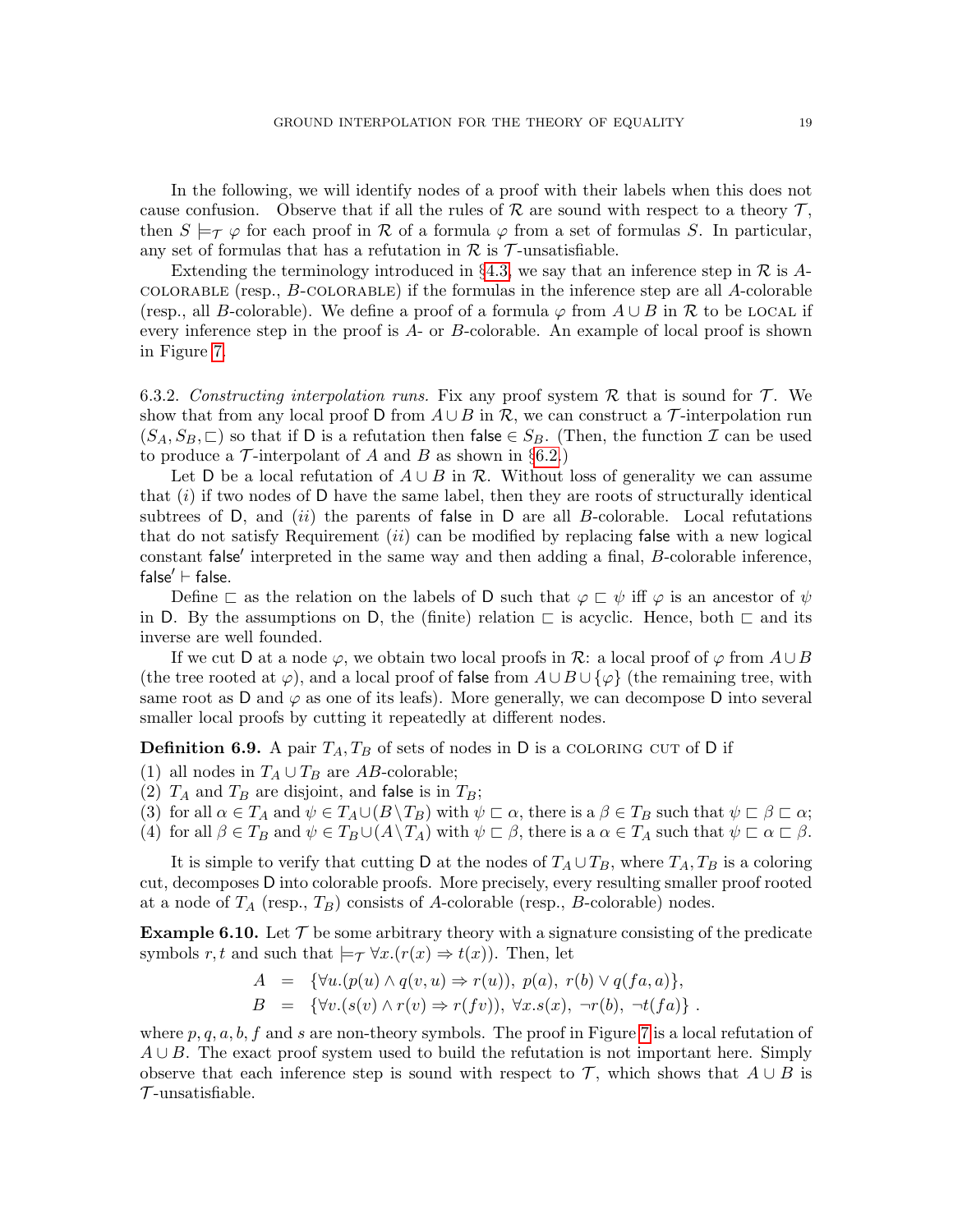$$
\frac{\overline{\forall}(p(u) \land q(v, u) \Rightarrow r(u)) \qquad \qquad \qquad \frac{r(b) \lor q(fa, a) \qquad \neg r(b)}{q(fa, a)} \qquad \qquad \frac{\overline{\forall}(s(v) \land r(v) \Rightarrow r(fv))}{\overline{\forall}(s(v) \land r(v) \Rightarrow t(fv))} \qquad \qquad \frac{p(a) \Rightarrow r(a) \qquad \qquad \boxed{\overline{\forall}(r(x) \Rightarrow t(fx))} \qquad \qquad \frac{p(a) \Rightarrow t(fa) \qquad \qquad \boxed{t(fa)} \qquad \qquad \qquad \frac{r(fa)}{f(a)}
$$

<span id="page-19-0"></span>Figure 7: A local refutation D of  $A\cup B$ . The symbols r and t are from the theory's signature. Of the remaining symbols, p and q occur only in A, s occurs only in B, and  $a, b$  and f occur in both. The boxed formulas are those in the coloring cut in Example [6.10.](#page-18-0)

A coloring cut of D is given by the sets

$$
T_A = \{t(fa)\}\
$$
 and  $T_B = \{\neg r(b), \forall x. (r(x) \Rightarrow t(fx)), \text{false}\}.$ 

Note that the last inference step (the one with conclusion false) is both A- and B-colorable. In the cut, however, it is essentially seen as a B-colored step.  $\Box$ 

Every coloring cut induces a successful interpolation run.

**Theorem 6.11.** If  $S_A$ ,  $S_B$  is a coloring cut, then  $(S_A, S_B, \sqsubset)$  is a successful  $\mathcal{T}\text{-}interpolation$ run for A and B.

*Proof.* It is enough to define functions  $P_A$  and  $P_B$  satisfying Definition [6.5.](#page-16-2)

For each  $\alpha \in S_A$ , let  $D_{\alpha}$  be the proof of  $\alpha$  in the decomposition of D defined by the coloring cut  $S_A$ ,  $S_B$ . Define

$$
P_A(\alpha) = \{ \beta \in S_B \mid \beta \text{ is a leaf of } D_{\alpha} \} .
$$

Clearly,  $\beta \subset \alpha$  for all  $\beta \in P_A(\alpha)$ . To show that  $A, P_A(\alpha) \models_{\mathcal{T}} \alpha$  we show that every leaf of  $D_{\alpha}$  is in  $A \cup P_A(\alpha)$ . Now, every leaf  $\varphi$  of  $D_{\alpha}$  is either a leaf of D (so an element of  $A \cup B$ ), or a cut node (an element of  $S_A \cup S_B$ ). Since  $\varphi \subset \alpha$ , it follows from the third defining property of coloring cuts, that  $\varphi \notin S_A \cup B$  (otherwise, we would be able to cut  $D_{\alpha}$  at a node between  $\varphi$  and  $\alpha$ ). Thus,  $\varphi \in S_B \cup A$ .

 $\Box$ 

The function  $P_B$  is defined similarly.

**Example 6.12.** The  $\mathcal{T}$ -interpolation run induced by the coloring cut in Example [6.10](#page-18-0) can be described informally in terms of the interpolation game as follows. In the first round, the B-prover adds to  $S_B$  the formulas  $\beta_1 = \neg r(b)$  and  $\beta_2 = \forall x.(r(x) \Rightarrow t(fx))$ , each with an empty set of A-premises (i.e.,  $P_A(\beta_1) = P_A(\beta_2) = \emptyset$ ). In the second round, the A-prover adds to  $S_A$  the formula  $\alpha_1 = t(fa)$ , with  $P_B(\alpha_1) = {\beta_1, \beta_2}$ . In the third and final round, the *B*-prover adds false to  $S_B$ , with  $P_A$ (false) = { $\alpha_1$ }.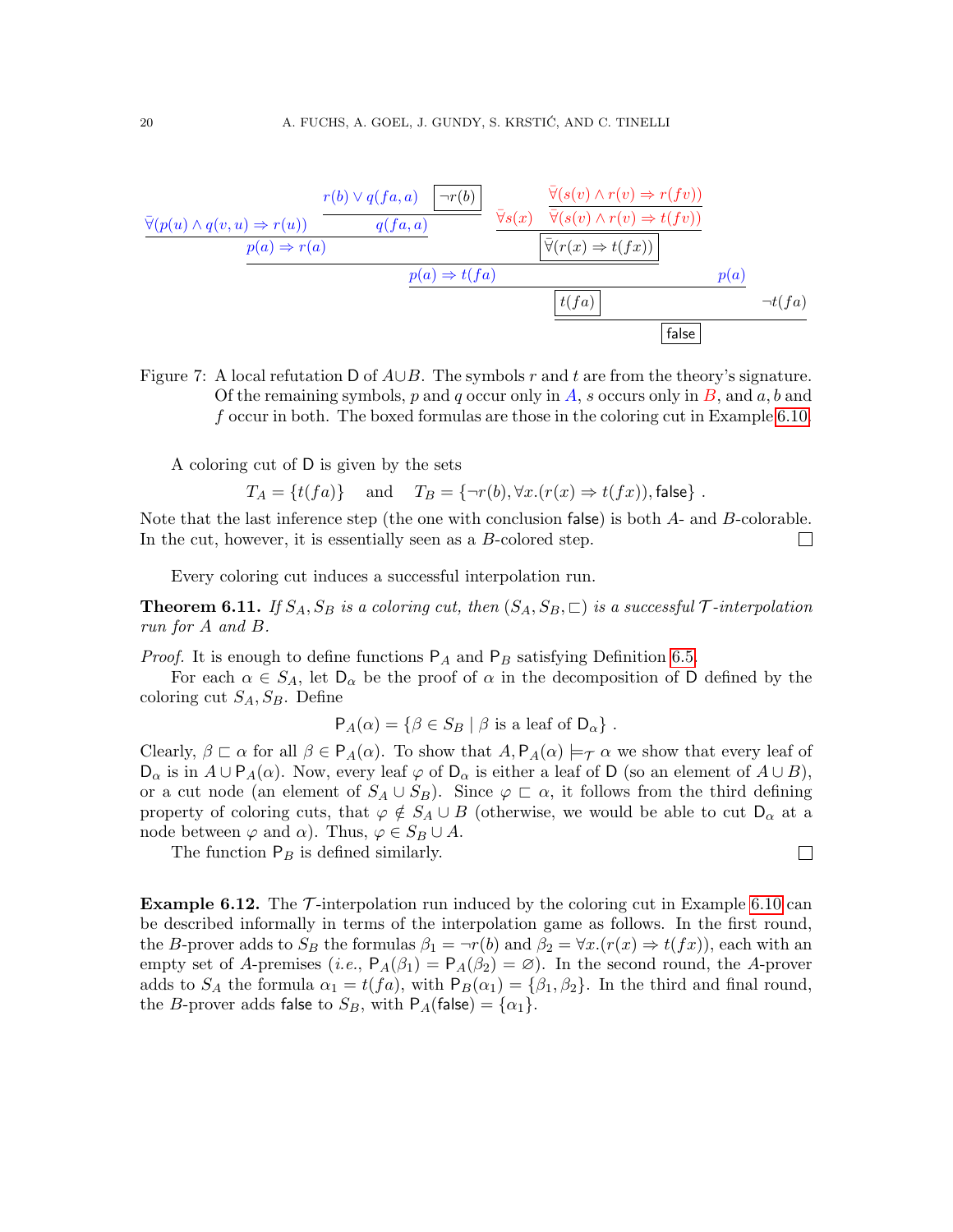The  $\mathcal T$ -interpolant computed by the function  $\mathcal I$ , defined in §[6.2,](#page-16-0) from this interpolation run is  $\beta_1 \wedge \beta_2 \Rightarrow \alpha_1$ , as shown below.

$$
P(\beta_1) = {\alpha_1} \cup P(P_B(P_A(\beta_1))) = {\alpha_1} \cup \emptyset
$$
  
\n
$$
= {\alpha_1}
$$
  
\n
$$
P(\beta_2)) = {\beta_2} \cup P(P_B(P_A(\beta_2)))) = {\beta_2} \cup \emptyset
$$
  
\n
$$
= {\beta_2}
$$
  
\n
$$
P(\text{false}) = {\text{false}} \cup P(P_B(P_A(\text{false})))
$$
  
\n
$$
= {\text{false}} \cup P(P_B(P_A(\text{false})))
$$
  
\n
$$
= {\text{false}}, \emptyset_1, \emptyset_2
$$
  
\n
$$
P_A(P(\text{false})) = P_A(\text{false}) \cup P_A(\emptyset_1) \cup P_A(\emptyset_2) = {\alpha_1} \cup \emptyset \cup \emptyset
$$
  
\n
$$
= {\alpha_1}
$$
  
\n
$$
\mathcal{I}(\text{false}) = \bigcup \{P_B(\alpha) \Rightarrow \alpha \mid \alpha \in P_A(P(\text{false}))\}
$$
  
\n
$$
= {\beta_1} \wedge \beta_2 \Rightarrow \alpha_1
$$

We stress that computing a coloring cut from local refutations is just one way to produce interpolation runs. For specific theories, other mechanisms are possible. A crucial point, however, is that local refutations always admit a coloring cut. In fact, with D and with  $\Box$  as defined in §[6.3.2,](#page-18-1) a coloring cut of D is provided by the sets  $S_A$  and  $S_B$  defined inductively as follows over the set of AB-colorable nodes  $\varphi$  of D:

- (1) false  $\in S_B$ ;
- (2) if  $\varphi \sqsubset \beta$  for some  $\beta \in S_B$ ,  $\varphi$  is a leaf from A or has a non-B-colorable parent, and  $\varphi$  is  $\Box$ -maximal with these properties<sup>[2](#page-20-0)</sup>, then  $\varphi \in S_A$ ;
- (3) if  $\varphi \sqsubset \alpha$  for some  $\alpha \in S_A$ ,  $\varphi$  is a leaf from B or has a non-A-colorable parent, and  $\varphi$  is  $\Box$ -maximal with these properties, then  $\varphi \in S_B$ .

Different coloring cut algorithms produce different interpolation runs, and therefore different interpolants. The inductive definition above aims at minimizing the cardinality of  $S_A \cup S_B^3$  $S_A \cup S_B^3$  and so is likely to produce smaller interpolants. If there is a need to find interpolants optimal in some other sense, one can hope that the problem will translate into a meaningful optimization problem for coloring cuts.

## 7. Conclusion

Our study of interpolation for the theory of equality was motivated by the central role this theory plays in SMT solving, and by the practical applicability of interpolant-producing SMT solvers in model checking. The algorithm we presented is easy to implement on top of the standard congruence closure procedure. It generates interpolants of a simple logical form and smaller size than those produced by the alternative method.

 $\Box$ 

<span id="page-20-1"></span><span id="page-20-0"></span><sup>&</sup>lt;sup>2</sup> That is, there is no AB-colorable  $\varphi'$  with a non-B-colorable parent such that  $\varphi \sqsubset \varphi' \sqsubset \beta$ .

 $3$  In this sense, it is analogous to the congruence path factorization used in  $\S 4.4$ , where each relevant path is broken into *maximal* subpaths consisting of equally colored edges. In both cases, the intent is to minimize the number of *color switches*, so to speak—the number of factors in one case and the size of the coloring cut in the other.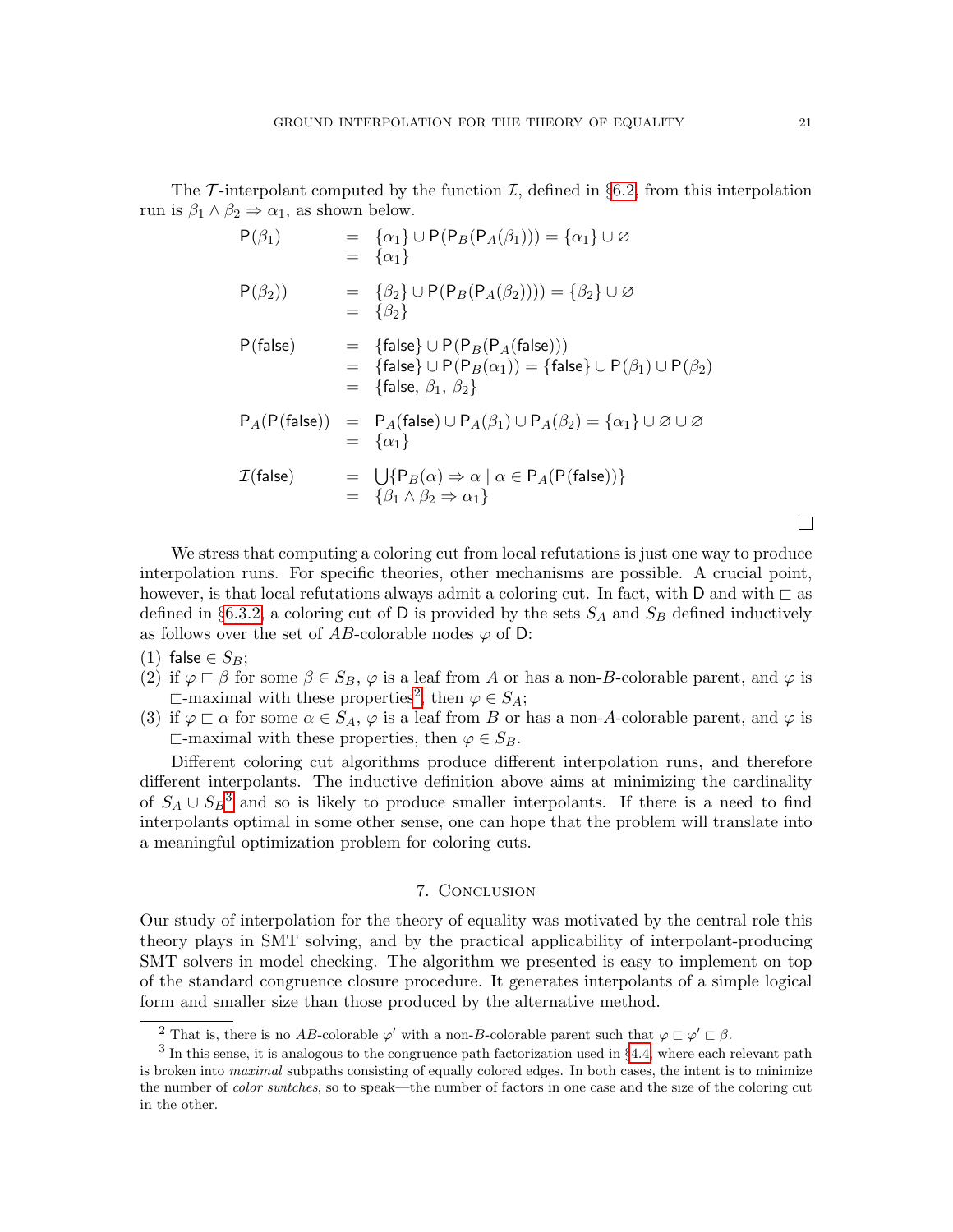We identified *congruence graphs* as a convenient structure to represent proofs in EUF and to derive interpolants. The possibilities for global analysis and transformations of these graphs go beyond what we have explored. Our algorithm provides a basis for further refinement and multiple implementations. This flexibility may prove useful when the notion of interpolant quality is better understood.

The heart of our algorithm—the generation of an interpolant from a suitably colored congruence graph—is not  $EUF$ -specific. We showed that behind it is a general *interpolation* game and a general mechanism for deriving interpolants from suitably colored (local) proofs.

#### Acknowledgement

We thank Alberto Griggio for providing us with the interpolation benchmarks used in  $[CGS08]$ , and with a *MathSAT* executable for benchmarking. We also thank the anonymous reviewers for their thoughtful comments on a preliminary version of this work, and their suggestions for improving the presentation.

#### **REFERENCES**

- <span id="page-21-9"></span>[BST11] Clark Barrett, Aaron Stump, and Cesare Tinelli. The Satisfiability Modulo Theories Library (SMT-LIB). <http://www.SMT-LIB.org>, 2011.
- <span id="page-21-3"></span>[CGS08] Alessandro Cimatti, Alberto Griggio, and Roberto Sebastiani. Efficient interpolant generation in satisfiability modulo theories. In C. R. Ramakrishnan and Jakob Rehof, editors, TACAS, volume 4963 of LNCS, pages 397–412. Springer, 2008.
- <span id="page-21-0"></span>[Cra57] William Craig. Three uses of the Herbrand-Gentzen theorem in relating model theory and proof theory. Journal of Symbolic Logic, 22(3):269–285, 1957.
- <span id="page-21-7"></span>[DNS05] D. Detlefs, G. Nelson, and J. B. Saxe. Simplify: a theorem prover for program checking. Journal of ACM, 52(3):365–473, 2005.
- <span id="page-21-4"></span>[FGG<sup>+</sup>09] Alexander Fuchs, Amit Goel, Jim Grundy, Sava Krsti´c, and Cesare Tinelli. Ground interpolation for the theory of equality. In S. Kowalewski and A. Philippou, editors, Proceedings of the 15th International Conference on Tools and Algorithms for the Construction and Analysis of Systems (York, UK), volume 5505 of Lecture Notes in Computer Science, pages 413–427. Springer, 2009.
- <span id="page-21-11"></span>[Ghi05] Silvio Ghilardi. Model-theoretic methods in combined constraint satisfiability. Journal of Automated Reasoning, 33(3–4):221–249, 2005.
- <span id="page-21-8"></span>[GKT09] Amit Goel, Sava Krstić, and Cesare Tinelli. Ground interpolation for combined theories. In R. Schmidt, editor, Proceedings of the 22nd International Conference on Automated Deduction (Montreal, Canada), volume 5663 of Lecture Notes in Artificial Intelligence, pages 183–198. Springer, 2009.
- <span id="page-21-10"></span>[JCG08] Himanshu Jain, Edmund M. Clarke, and Orna Grumberg. Efficient craig interpolation for linear diophantine (dis)equations and linear modular equations. In Proceedings of the 20th International Conference on Computer-Aided Verification, pages 254–267, 2008.
- <span id="page-21-5"></span>[JM05] Ranjit Jhala and Kenneth L. McMillan. Interpolant-based transition relation approximation. In Kousha Etessami and Sriram K. Rajamani, editors, Proceedings of 17th International Conference on Computer Aided Verification (Edinburgh, Scotland, UK), volume 3576 of Lecture Notes in Computer Science, pages 39–51. Springer, 2005.
- <span id="page-21-6"></span>[JM06] Ranjit Jhala and Kenneth L. McMillan. A practical and complete approach to predicate refinement. In Proceedings of the 12th International Conference on Tools and Algorithms for the Construction and Analysis of Systems, pages 459–473, 2006.
- <span id="page-21-2"></span>[KMZ06] Deepak Kapur, Rupak Majumdar, and Calogero G. Zarba. Interpolation for data structures. In Michal Young and Premkumar T. Devanbu, editors, SIGSOFT FSE, pages 105–116. ACM, 2006.
- <span id="page-21-1"></span>[McM03] Ken McMillan. Interpolation and SAT-based model checking. In W. A. Hunt Jr. and F. Somenzi, editors, CAV, volume 2725 of LNCS, pages 1–13. Springer, 2003.